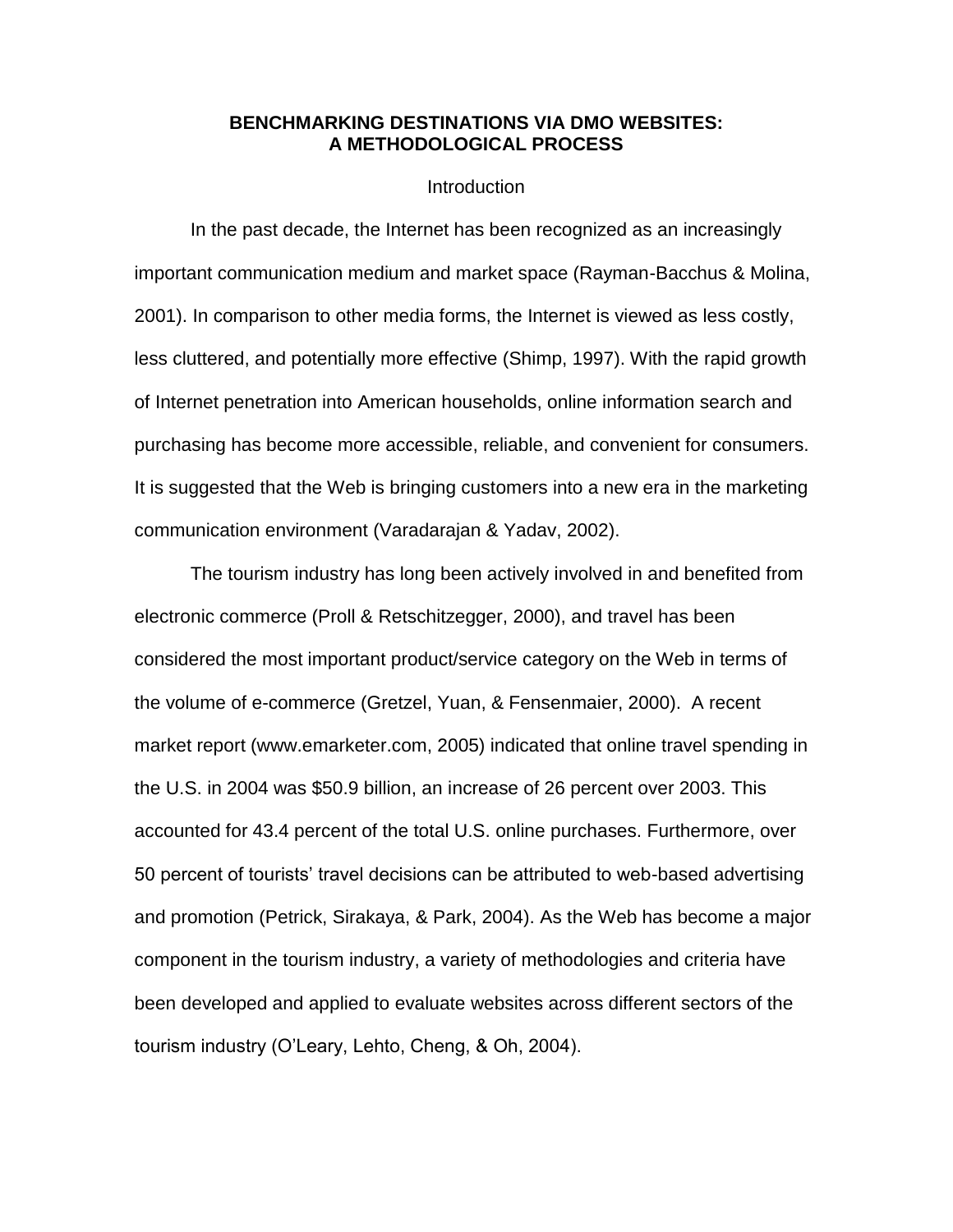Of particular interest is the websites of Destination Marketing Organizations (DMOs) (e.g., Rayman-Bacchus & Molina, 2001; Cano & Prentice, 1998; Doolin, Burgess, & Cooper, 2002; Efferson, 2000; WTO, 1999). It has been recognized that destination websites are different from most other categories of websites such as online travel agency sites and company sites, due to their dual role in both travel booking and planning (TIA, 2003) and their (generally) non-profit nature. With fairly limited budgets, DMOs have been investing substantial resources to their websites. Although the specific cost of website design and maintenance is hard to calculate, it is estimated that yearly expenses on one website is around \$180,000 (Tierney, 2000). Overall, with DMO"s websites drawing increasing investment and attention, a need for new methods for evaluating the effectiveness of destination Internet marketing efforts has emerged.

One method that has been shown to assist with evaluation efforts is benchmarking. As a quality management and improvement technique, the concept of benchmarking stems from Deming"s management theory and emerged in business practices in the 1980s (Fuchs & Weiermair, 2004; Kozak, 2002). To date, benchmarking has been extensively practiced and researched across different industries. However, few attempts have been made to benchmark destination website effectiveness, notwithstanding the obvious practical importance. Therefore, the purpose of the current study was to establish a methodology for conducting benchmarking analyses of destination tourism websites, with particular focus on the identification of universal dimensions of destination marketing measurement.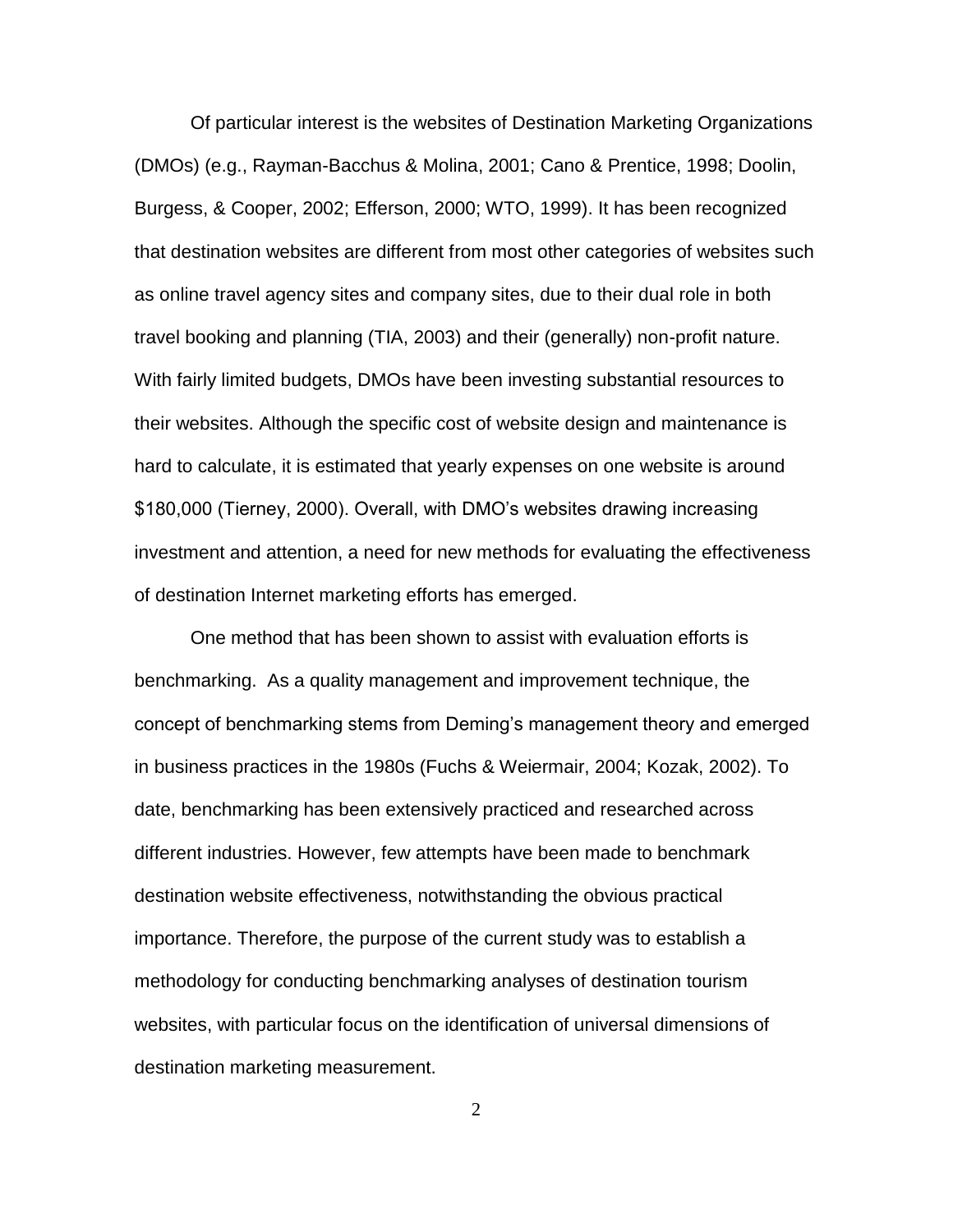#### Literature Review

#### *The Concept of Benchmarking*

Benchmarking is defined as the continuous measurement and improvement of an organization"s performance against the best or better in the same or in a different industry, to obtain information about new methods or practices (Kozak, 2002; Kozak & Rimmington, 1999). Building upon "performance comparison, gap identification, and change management process" (Kozak, 2002, p. 499), benchmarking allows businesses to seek best practices by comparing one"s own performance to others", and has hence gained tremendous influence and wide acceptance since the 1990s. Past research has revealed that benchmarking can aid organizations in learning about their own strengths and weaknesses, the best practices or processes that help others achieve world-class performance, and the amount of change that will be needed in order to set realistic goals to guide their planning efforts (Evans & Lindsay, 1993; Cross & Leonard, 1994).

While various approaches to benchmarking have been identified, the main categories are: internal, external, and generic (functional) (Zairi, 1992). "Internal" benchmarking compares two-way communications and the sharing of opinions between departments within the same organization or between organizations operating as part of a chain. "External" benchmarking refers to comparison with both competitors and others who are not in direct competition, but operating in the same industry. Finally, "generic" benchmarking attempts to seek world-class excellence by comparing not just against competitors, but against the best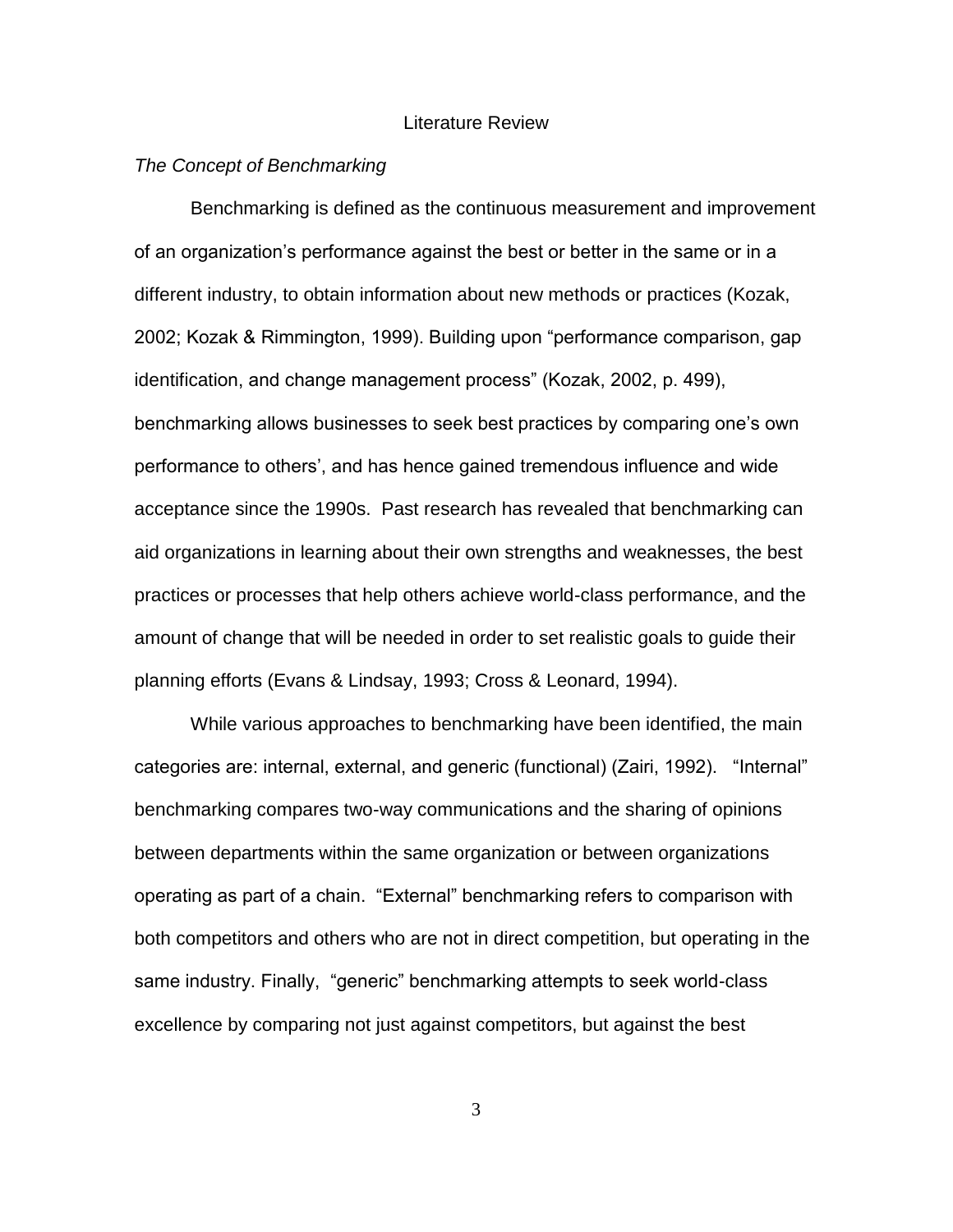organizations operating in similar fields, performing similar activities, or having similar problems in a different industry.

From another perspective, Bogan and English (1994) proposed three distinct types of benchmarking: process, performance, and strategic. Process benchmarking focuses on discrete work processes and operating practices, such as customer complaint processes, recruitment processes and so on. Performance benchmarking targets quality output and price elements, such as customer satisfaction, product quality, etc. Finally, strategic benchmarking examines and identifies winning strategies that could assist companies in competing successfully.

#### *Destination Benchmarking*

Benchmarking has been utilized in a variety of tourism related industries and sectors, such as public leisure provision (Ogden & Wilson, 2001), parks (Rutherford & Wilson, 2003), international conferences (Gardini & Bernini, 2002), museums (Remich, 2002), and sports marketing (Carlson, Rosenberger, & Muthaly, 2003). Within the tourism industry, benchmarking has been adopted as a useful managerial tool for generating innovation (Mandou, 2002), improving service standards and raising productivity levels among small tourism businesses (Battersby, 2003), increasing hotel competitiveness (Pyo, 2001; Marvel, 2004), and so on. Most benchmarking practices and studies in tourism have been largely restricted to individual operating units and business levels (Kozak & Rimmington, 1999). Due to their complicated nature and various components contained,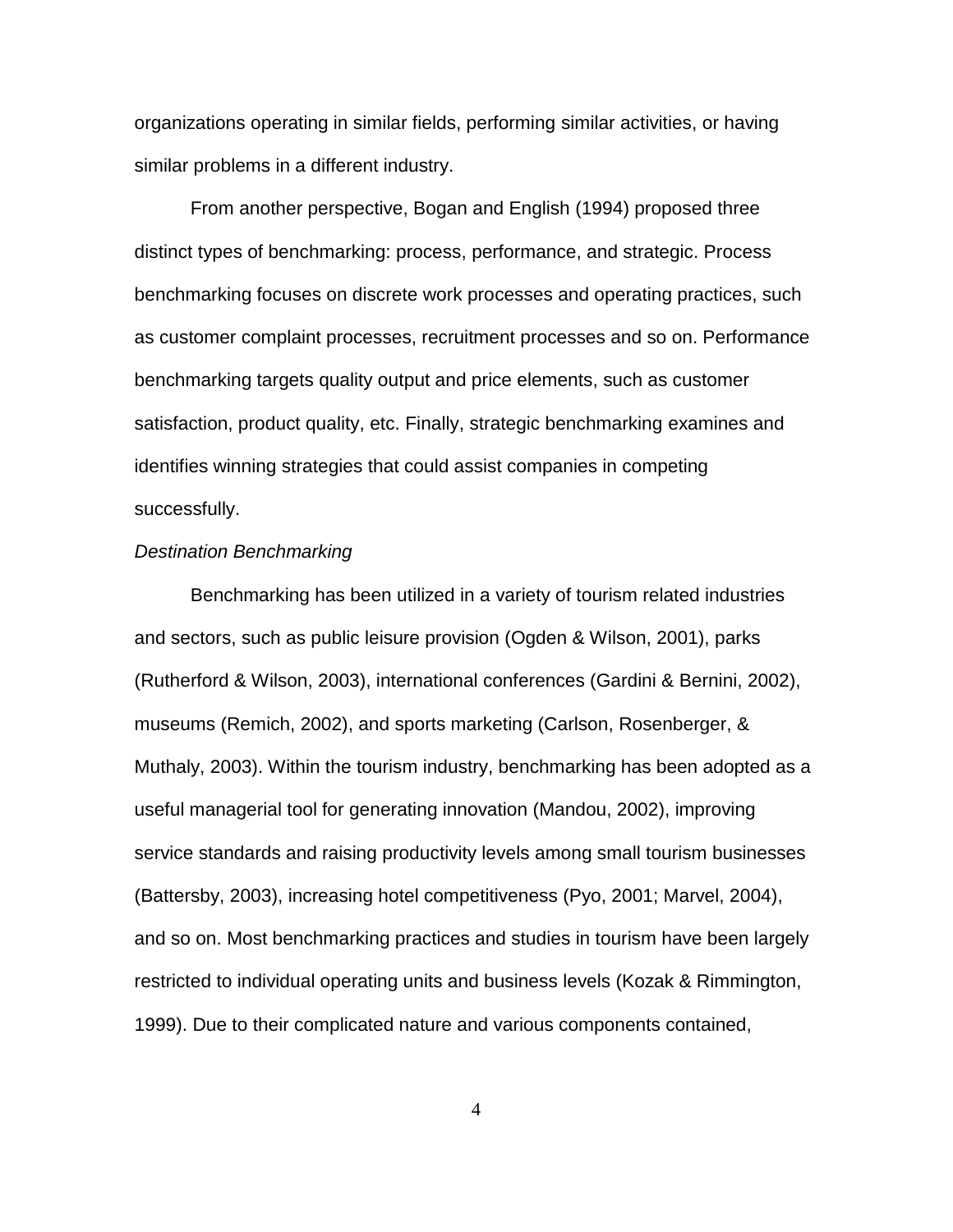destinations as a benchmarking object have been somewhat ignored (Kozak, 2002).

More recently, a handful of studies have attempted to showcase benchmarking at the destination level (Fuchs & Weiermair, 2004; Kozak, 2002; 2004; Kozak & Nield, 2004; Wober & Fesenmaier, 2004). Kozak"s (2002) case study on Mallorca and Turkey examined the extent to which benchmarking could be applied to tourism destinations. Major destination dimensions benchmarked included accommodation services, facilities and activities, local transport services, hospitality and customer care, destination airport facilities and services, hygiene, sanitation and cleanliness, prices, and language communication. Kozak (2002) suggested that benchmarking could be regarded as a learning experience from the good practices of others, whereas its application to destinations could be limited due to cultural, political, economic, and practical factors.

Fuchs and Weiermair (2004) extended the existing benchmarking approach by linking it to tourists' satisfaction measures. They adopted Kano's (1984) model, which suggests quality attributes may be grouped into three categories (basic, excitement, and performance factors), each exerting a different impact on customer satisfaction. Nineteen destination attributes (e.g., bookings and reservations, mobility within destination) and 7 tourism value-chain domains (e.g., accommodations, attractions) were identified as most relevant for measuring tourist satisfaction in Alpline summer destinations. Both Vavra"s (1997) twodimensional Importance Grid and Brandt"s (1987; Brandt, 1988) Penalty-Reward-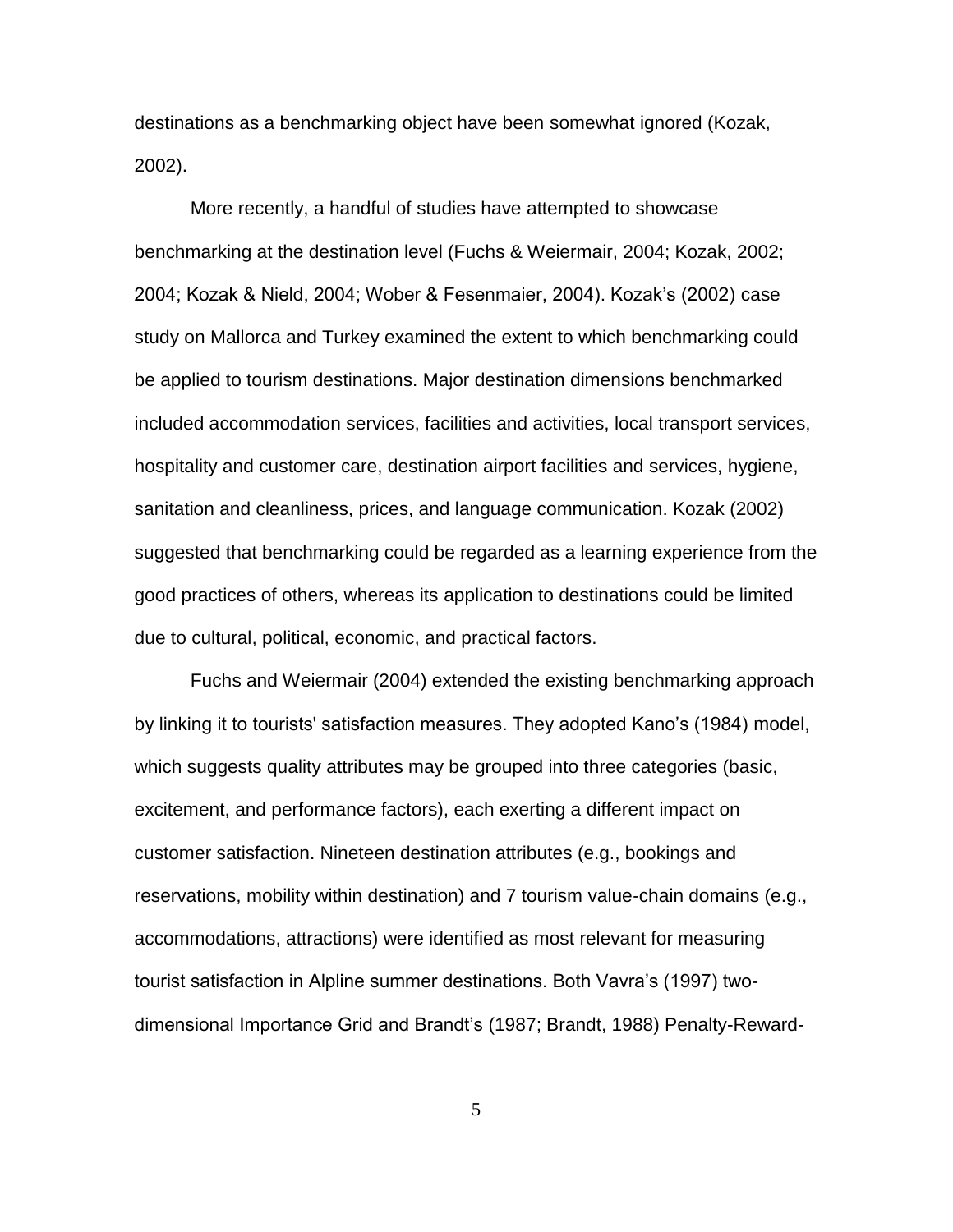Contrast analysis were employed to explore Kano"s (1984) three-factor structure of tourist satisfaction.

Overall, existing destination benchmarking studies have revealed that a holistic comparison of marketing performance can be utilized to assist destinations in evaluating the nature of their competition. Moreover, such comparison would help identify new market opportunities by reflecting on how others are performing (Goodall, 1990). A destination benchmarking program should therefore involve consideration of all facilities and services that affect tourists" experiences. Thus, it has been suggested that the most important part of destination benchmarking is the identification of generic destination dimensions to measure (Kozak & Rimmington, 1999).

### *Tourism Website Studies and Benchmarking*

Numerous studies have been conducted regarding tourism websites. A significant portion has focused on exploring the role of websites in tourism marketing (e.g., Rayman-Bacchus & Molina, 2001; Cano & Prentice, 1998; Doolin, Burgess, & Cooper, 2002; WTO, 1999). There appear to be two major trends in extant website studies: one line of studies has focused on the design, content, effectiveness, and other quality indicators of websites (Cai, Card, & Cole, 2004; Cano & Prentice, 1998; Doolin, Burgess, & Cooper, 2002; Efferson, 2000; Morrison, Taylor, & Douglas, 2004; O'Connor, 2004; Perdue, 2001). Most of these studies have considered website design and promotion as a marketing strategy, with the underlying assumption that website effectiveness relies on its functions. For instance, Cai *et al.* (2004) evaluated twenty U.S. tour operators' websites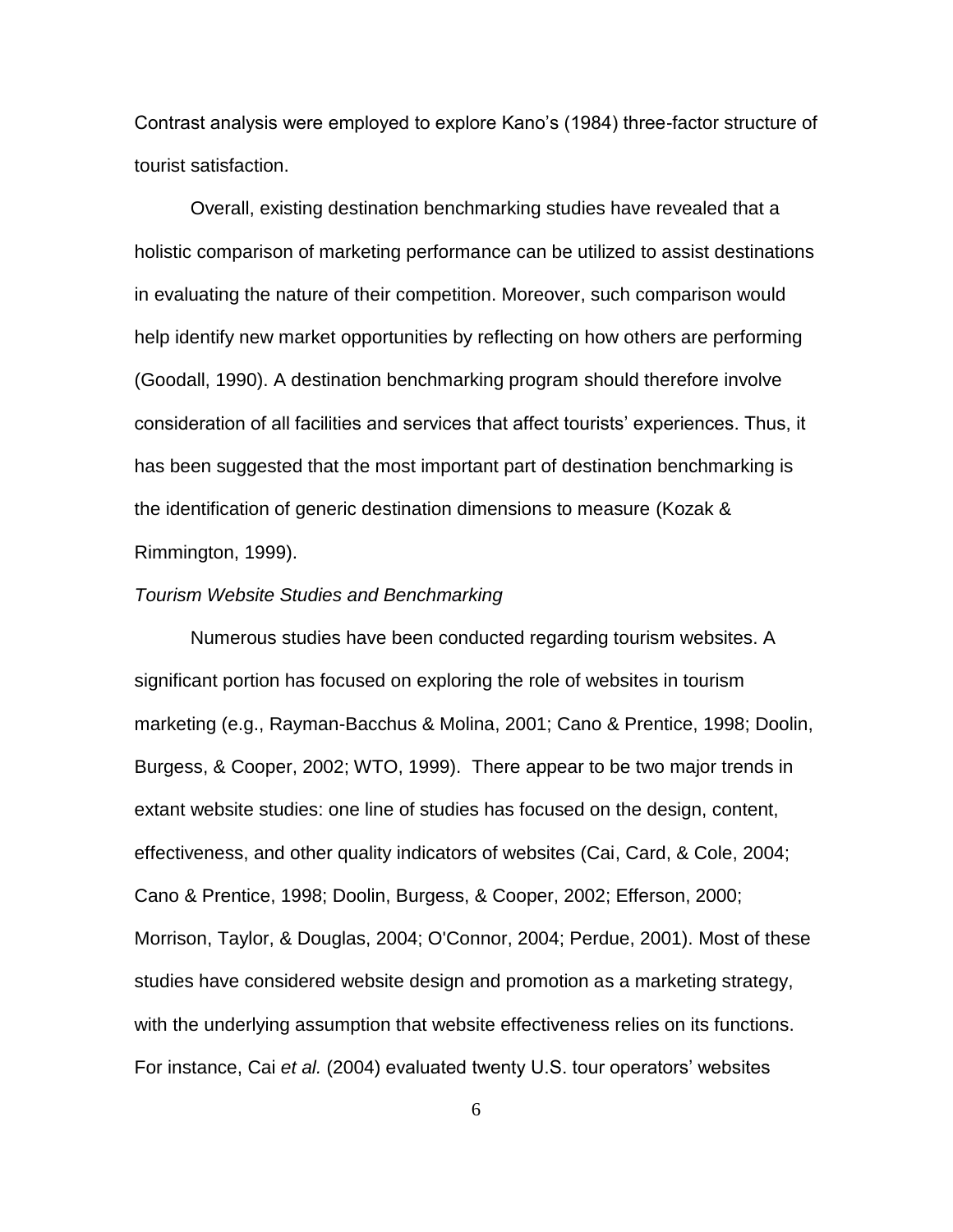focusing on tours to China. Target websites were reviewed and assessed on a total of 31 features, such as online reservations, availability checking, FAQs, important organizational contacts, and so on. Results indicated that the content delivery performance of the websites was low, and many important features were yet to be included.

The other stream of research has looked beyond websites per se, and has investigated the uses of websites, what visitors are looking for, and most importantly, whether and how the websites influenced travel decisions. The focuses of this group of studies are thus the consumption characteristics and information usage of website users (Bonn, Furr, & Susskind, 1999; Sigala, 2004; Susskind, Bonn, & Dev, 2003; TIA, 2003; Tierney, 2000; Weber & Roehl, 1999), which reflect the effectiveness of websites. For instance, Tierney (2000) suggested a three-phase, Internet-based survey to investigate the effectiveness of tourism websites. Phase One (pre-trip) is focused on why respondents visit the website, how do they find it, their satisfaction with the website, and so on. Phase Two (post-trip) is conducted 3-4 months after Phase One, asking respondents whether they actually visited the destination, and how the website influenced their decision. Phase Three (another pre-trip) is similar to Phase One, but includes more questions on website usefulness.

While many aforementioned studies have focused on assessing either features or consumer-reported usefulness of websites, benchmarking the profile of competing websites" users may provide a new perspective of website design and evaluation. Website benchmarking research has been conducted in contexts like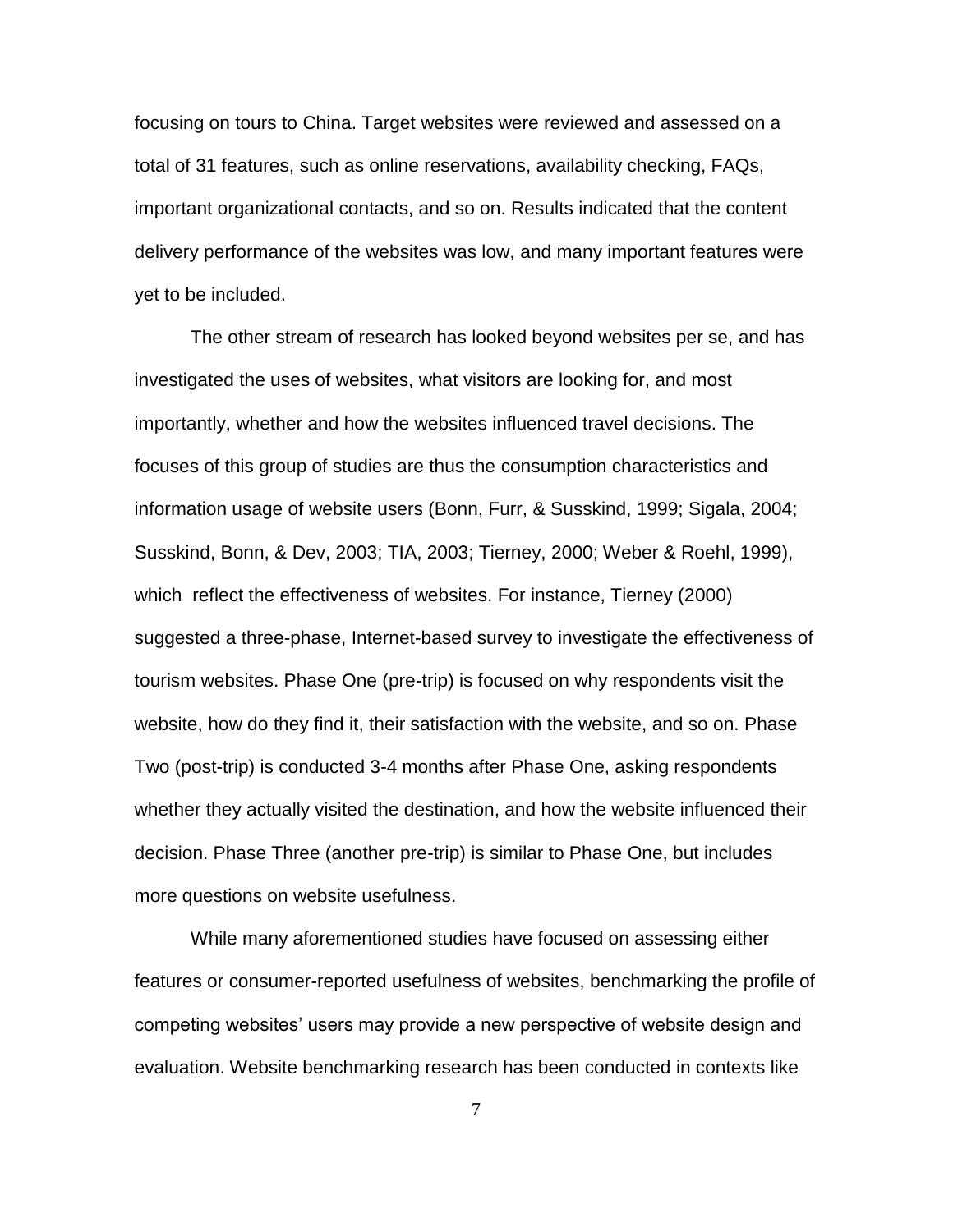hotels and restaurants (Collins & Murphy, 2002; Wober, 2001; Wober, 2002; Wober, Scharl, Natter, & Taudes, 2002), sports teams (Carlson, et al., 2003), and geographic regions (Aaberge, Grotte, Haugen, Skogseid, & Olnes, 2004). However, few attempts have been undertaken to develop a sophisticated benchmarking method for destination Internet marketing.

In summary, many states have placed extra resources in developing webbased materials for marketing to tourists. Benchmarking, if properly implemented, can help with both the marketing and management of a destination and can also be utilized to compare a destination to others and to quantify differences, including measurements of effectiveness and efficiency. These measures can be used to document why those differences exist and identify steps to target future performance levels. Therefore, the purpose of the current study is to establish a methodology for conducting benchmarking analysis of state tourism websites, and to discuss the implementation of the benchmarking process.

#### Methods

The present project started as a website evaluation study for the state of Texas, U.S. in 2001. As more states indicated interests in being involved, the researchers recognized it as a great opportunity to conduct a benchmarking study.

Nominal Group Technique (NGT) was utilized to develop the benchmarking procedures. NGT is a structured group decision-making tool used for the generation of a good number of alternatives relevant to group issues, problems and concerns (Blackwell Encyclopedic Dictionary of Organizational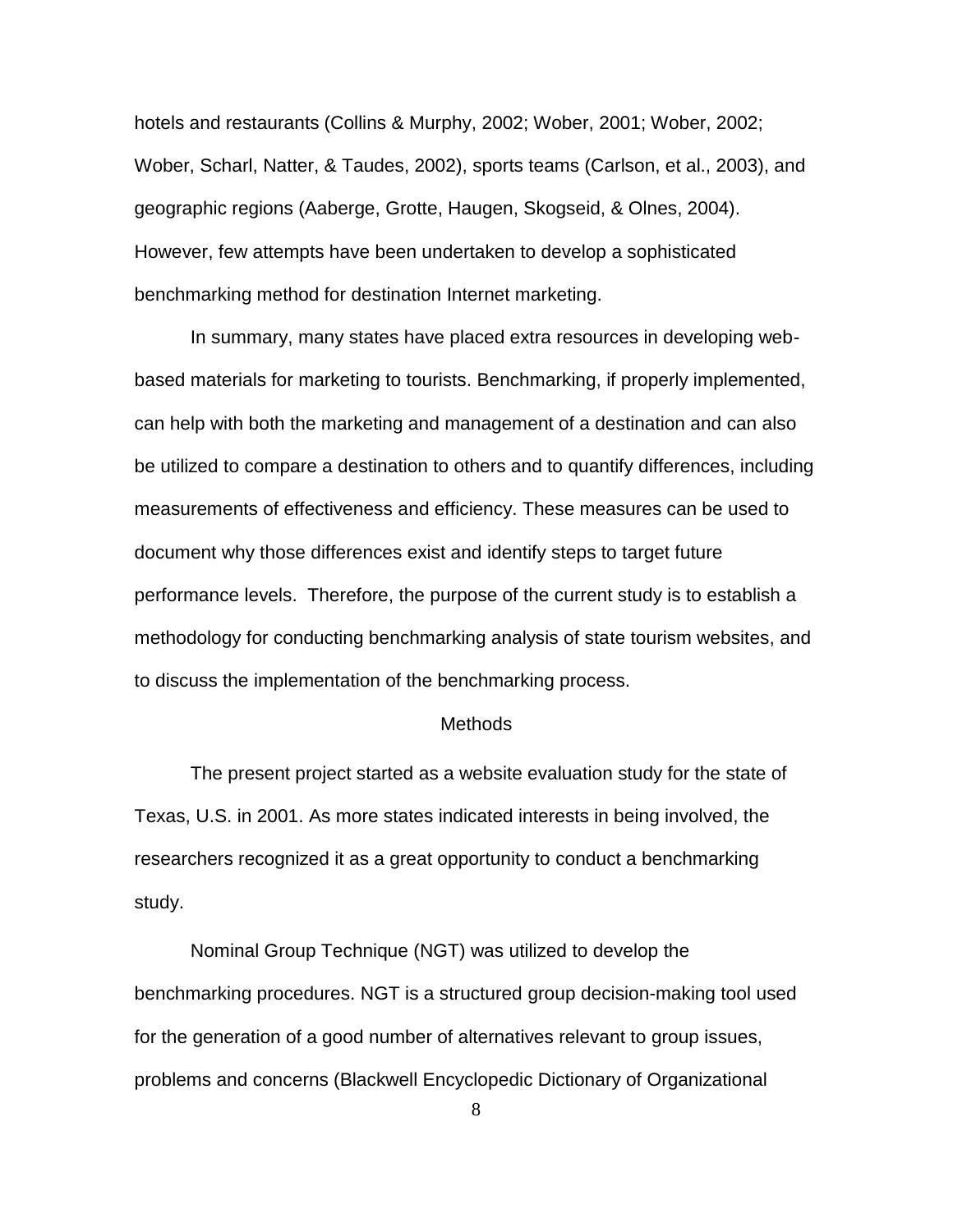Behavior, 1995). The technique allows for individual thinking and contribution in a group format, and has been found to be particularly effective in soliciting group participation and forming a more accurate consensus (Anderson & Fagerhaug, 2000; Roth & Schleifer, 1995). Moreover, with few similar studies conducted for reference, it was believed that a NGT procedure among experts would be appropriate for the current exploratory study.

Anderson and Fagerhaug (2000) described a general NGT session as follows. First, a team of experts should be invited together by a facilitator. Each team member should generate ideas regarding certain problems and write them on index cards (one card per idea). The facilitator should collect all cards, and post them on a chart with one letter assigned to each idea. Team members should then briefly discuss these ideas and eliminate redundant ones from the chart. Each member should then select up to five ideas he or she perceives to be important and list them on a separate ranking card. Next, everyone should individually rank the items by assigning a score to each idea (for instance, from "5" as the most important or best idea, to"1" for the least important or least effective idea). Finally, the facilitator should collect the ranking cards and calculate the total score for each idea. Idea(s) receiving the highest total score(s) are the team's consensual or prioritized solution(s).

In the present study, ten states participated in the NGT process as a team, and researchers from a southwestern research university in the United States served as the facilitator. Directors of research, or a representative for each state"s department of tourism were asked to generate questions that they felt were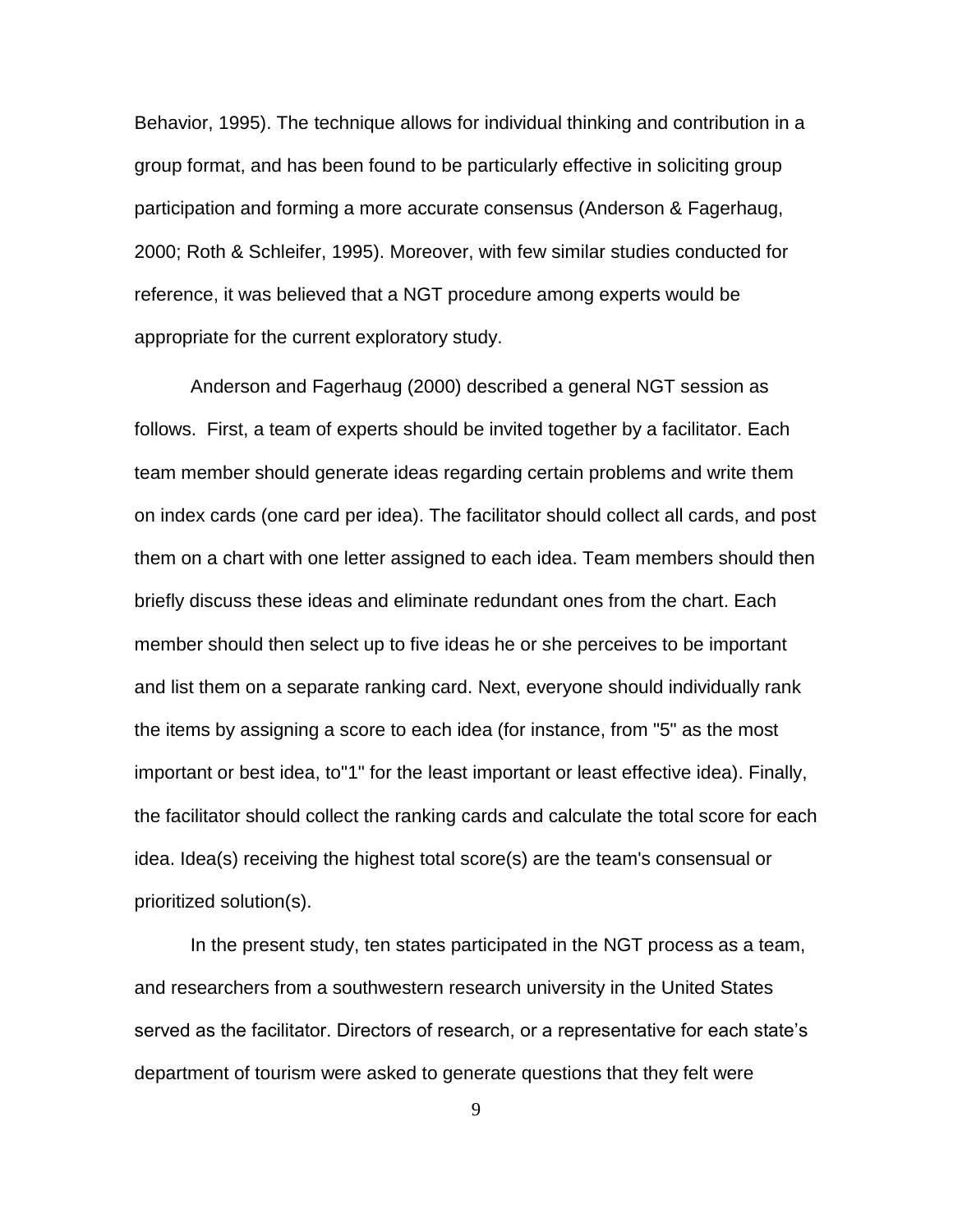relevant to analyzing their tourism websites (from their point of view, and their competitors'). Once all ten states submitted their list, a master list was compiled, and sent back to the state representatives. Each representative was then asked to state which questions they thought were important, and which questions were not. Also, states were requested to submit ten attributes of their state (i.e., leisure activities that the state featured) that they would like to be evaluated, in comparison to the other states. The lists were again compiled. Questions that more than six states deemed as unimportant were dropped, while all of the desired attributes to measure were retained. The list of questions was sent back to the states, and they were again asked to suggest which questions were most important to them, and which questions were not important (given three options: very important, somewhat important or not at all important).

A final round was conducted in order to gain consensus on how to measure demographics and which items states would want under the question: "When visiting a state-sponsored travel website, what information would you hope to find?". This procedure resulted in 26 questions (See Table 1a), and 15 attributes (See Table 1b). The resultant questions include: respondent"s past experiences with the state, the timing of their website visit, their top destination choice, desired trip type, estimated travel expenses, activities interested in, online purchase behaviors, reasons for the website visit, and demographic information. Once the questionnaire was created, each state placed links on their homepages to lead to the survey, so that they could continually receive feedback on their website.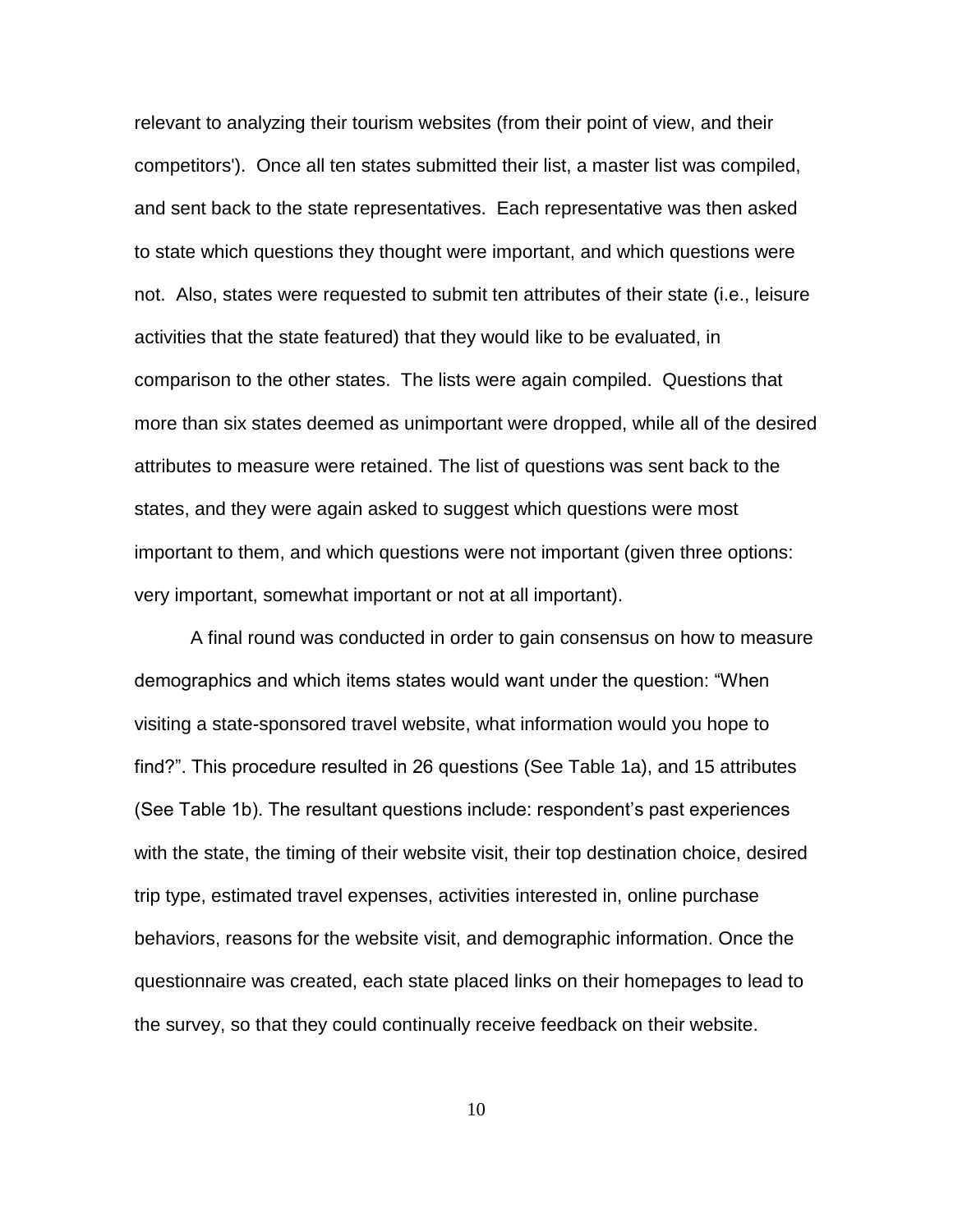## INSERT TABLE 1a ABOUT HERE

## INSERT TABLE 1b ABOUT HERE

Through this process, it was also determined that it would be relevant to examine whether or not people that used the website, actually visited the state whose website they were using, and the reasons behind their decisions. Following the same procedures mentioned above, two additional surveys were developed: one for website users who had visited the state (within six months of using the website) and one for non-visitors (See Table 2a & 2b). Resultant questions for the "non-visitor" survey include: image of the state, desired activities when traveling, desired information on a state tourism website, future travel intentions and demographics. The resultant "visitor" survey asks questions regarding: the influence of the website on their travel decision, tripographics, economic impact, desired information on a state tourism website, trip satisfaction, future travel intentions and tripographics.

## INSERT TABLE 2a ABOUT HERE

## INSERT TABLE 2b ABOUT HERE

In order to collect data for the visitor and non-visitor surveys, email addresses are collected from respondents to the initial survey. Exactly six months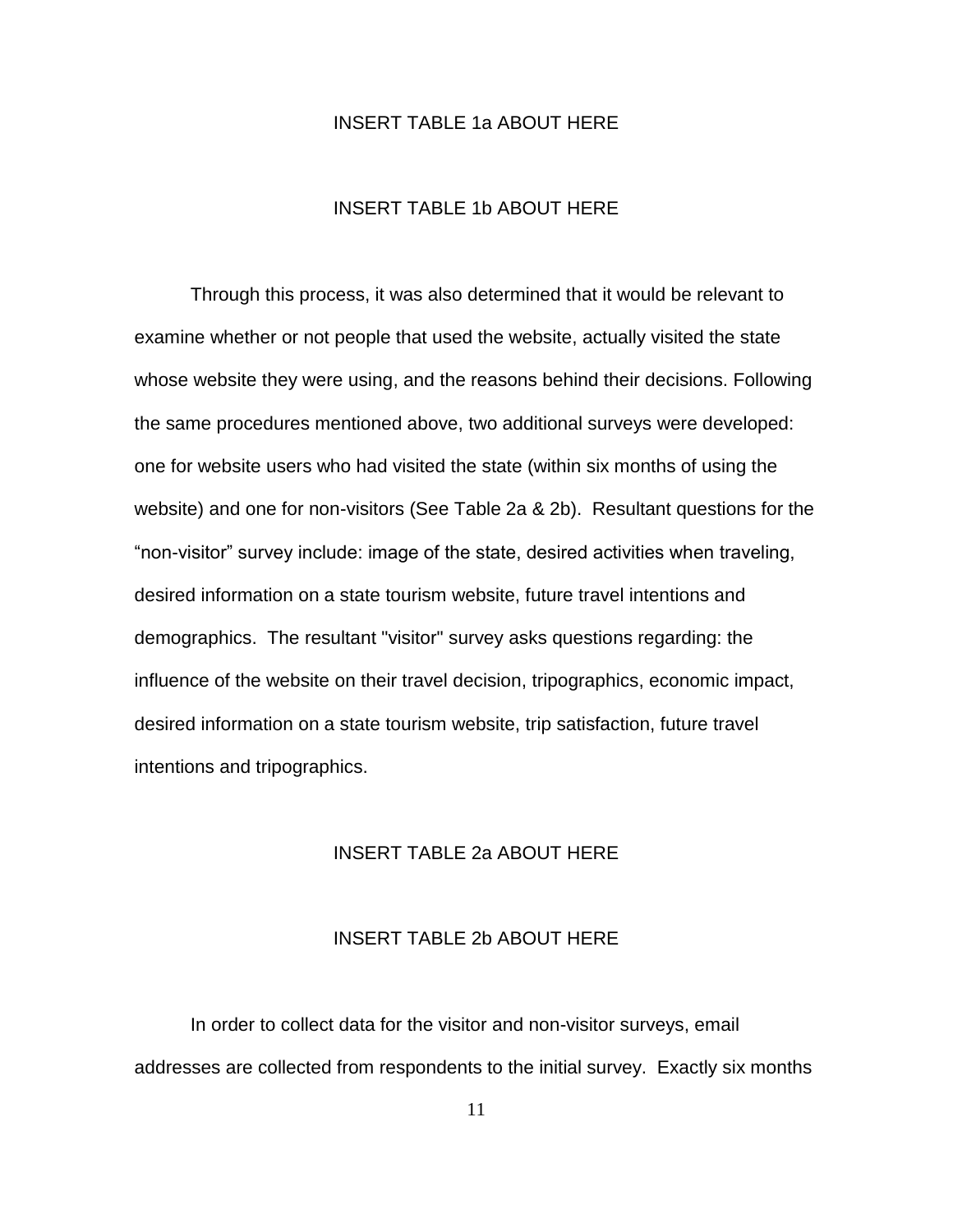after completing the initial survey, they are sent an email, asking them whether or not they have visited the state (whose website they had visited previously) in the past six months (since their visit to the website). The e-mail asks potential respondents to click whether or not they have visited the state (via two separate links; one for "visitors" one for "non-visitors"). The link leads them directly to the appropriate survey (visitor or non-visitor for the correct state). Data from the initial survey has been continually collected since January 1, 2002, while data from the two follow-up surveys have been collected since July 1, 2002.

To date, the state tourism website benchmarking study has involved more than 20 states in the United States, and its city (CVB website) version has recently been started. At the end of each year, one round of the NGT process is conducted, to collect feedback from all participating states and to update the survey questions. In the year of 2004, 99,306 responses were collected from 16 state websites from the Phase One survey, and 2,453 non-visitors and 3,323 visitors responded to the Phase Two survey.

#### **Findings**

This section presents some descriptive findings of the present study. While the primary focus of this paper was to develop a method (and survey instruments) for benchmarking destination, the authors found it necessary to provide some results, to better illustrate the benchmarking process. Although states involved in this study were benchmarked on a variety of attributes (for instance, the 26 questions used in Phase One), and the benchmarking process is a continuous process, we will only present a portion of our findings from the Phase One survey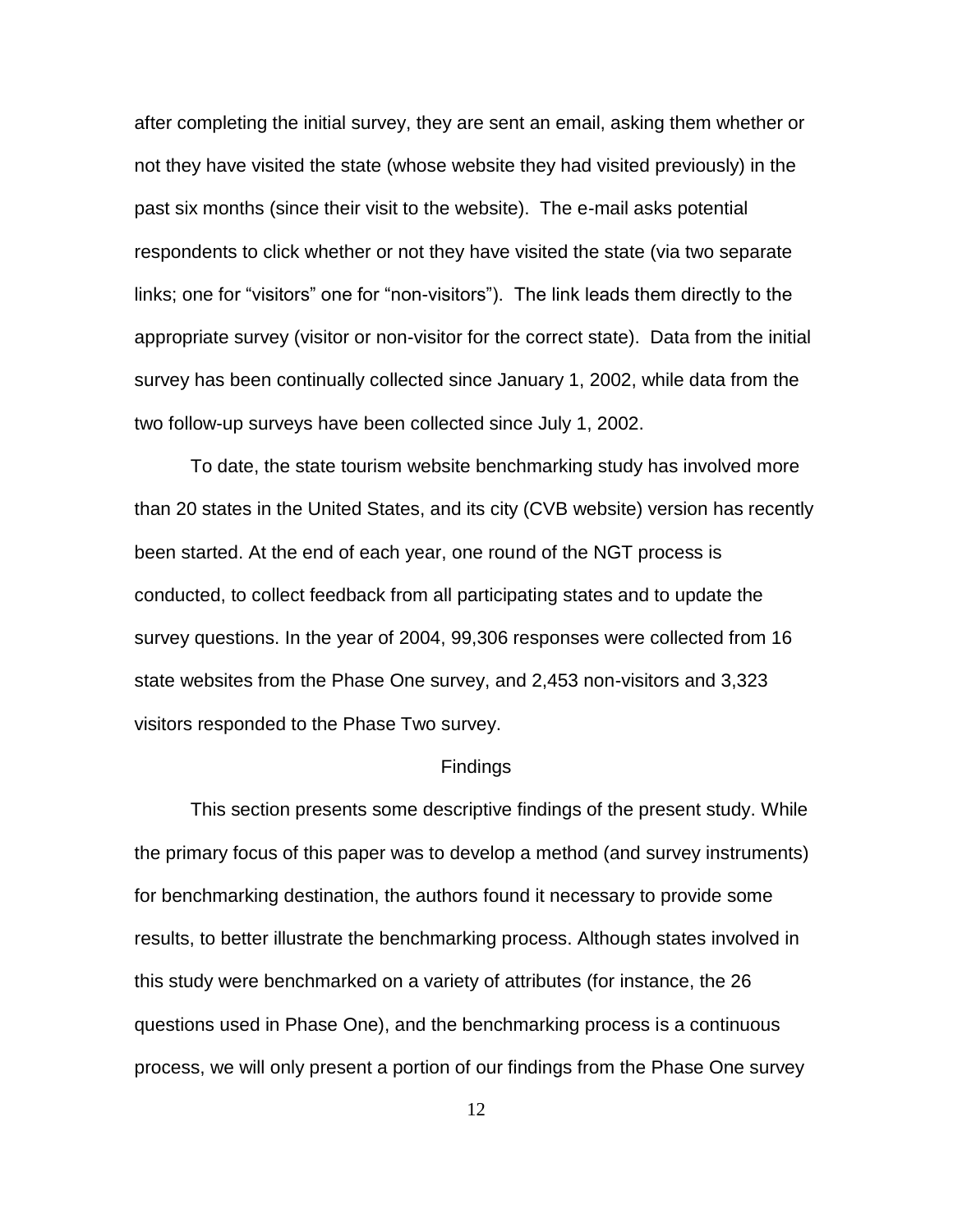in 2004 as examples, due to space limits and confidentiality issues related to the project. Hence, findings presented here did not represent the full scope and dynamic nature of the study.

The following examples reflected how behavioral patterns of potential visitors to different state websites were benchmarked. To make this analysis more relevant to states being benchmarked, we used Questions 3 ("Are you planning a visit to or within (STATE NAME)") and 13 ("Why did you visit our Web Site?") as screening questions. Specifically, only active state travel planners (i.e., visitors who planned to visit the state within 6 months, and who explicitly indicated that they visited the state website "to plan a trip to" the state or "to see what there is to do" for a trip to the state they have already decided) were included in the analysis. Thus, web browsers and website users who had no specific travel plan to the states were removed from further analysis. This reduced the sample size from 99,306 to 55,431 (see Table 3 for a breakdown). For purpose of the present paper, and considering the vast variation in sample size for each state (in a typical year, the number of responses different states get may ranged from a couple of hundred to tens of thousands), only descriptive results were provided (similar to Efferson, 2000; Tierney, 2000). Additionally, the state names had to be kept anonymous.

#### INSERT TABLE 3 ABOUT HERE

Table 4 reported the demographic profile of the sample used. The majority of respondents were female (58.4%), most had at least some college education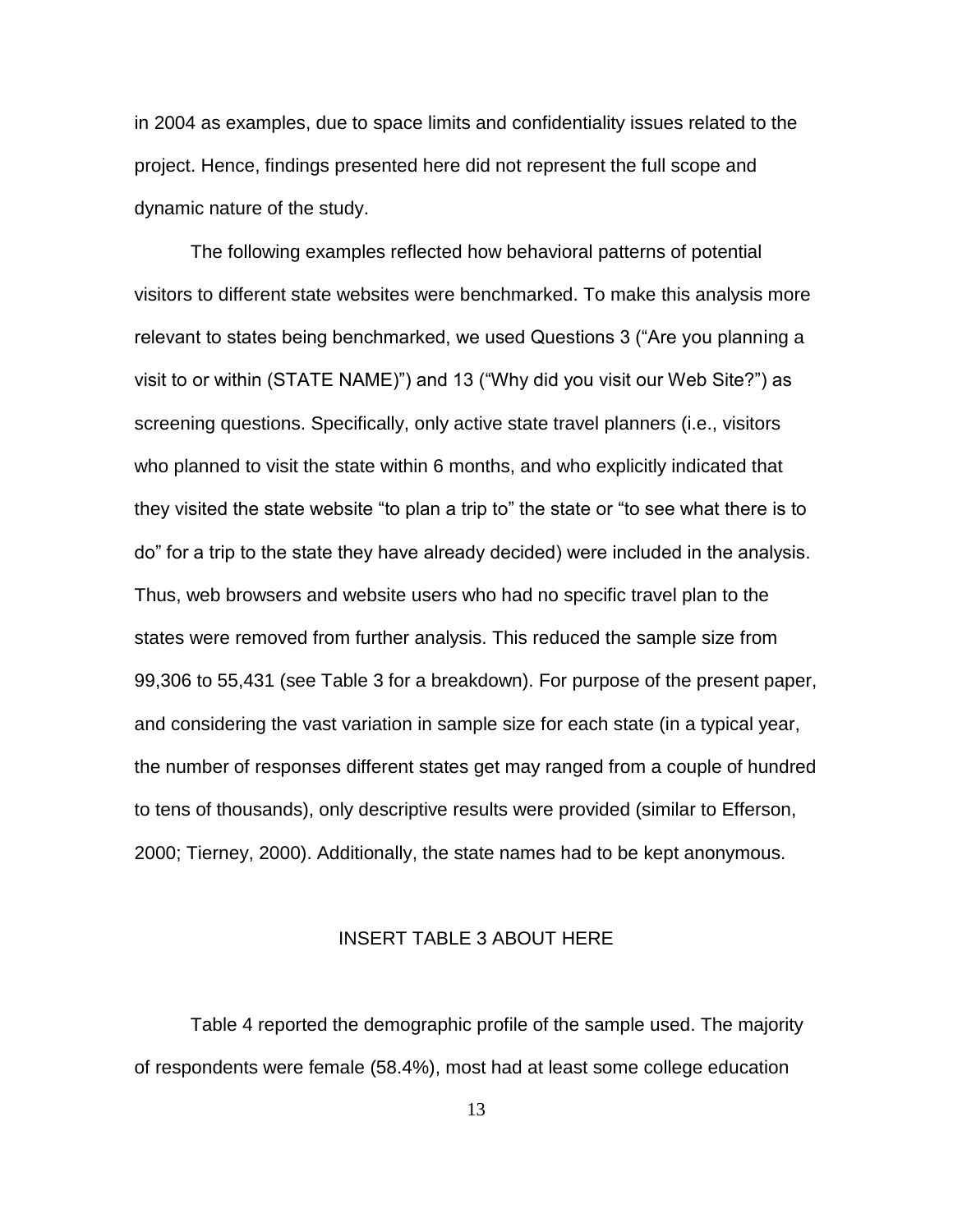(58.1%), were married (69.7%), and between 18 to 54 years old (74.6%). About two thirds (65.3%) of the respondents have a household income of \$35,000 to \$104,999.

## INSERT TABLE 4 ABOUT HERE

## *Example 1*

Table 5 presents the types of trip respondents were planning (Q5. "What type of trip are you planning?" in Phase One survey). For all sixteen states involved, family vacation, VFR (visiting family, friends, and relatives) and weekend getaway were the most common types of trips planned. To better position states via types of trip their website users planned, a correspondence analysis was performed (See Figure 2,  $\chi^2$ =3663.2, p<0.001, inertia=0.071). As can be seen, States 2 and 3 seemed to appeal more to business travelers, while States 14 and 6 might fit better as VFR destinations. Further, State 13 seemed to have more potential website users planning weekend getaways, while website users tended to consider State 10 a vacation destination.

### INSERT TABLE 5 ABOUT HERE

#### INSERT FIGURE 1 ABOUT HERE

#### *Example 2*

Table 6 displays findings regarding the question "What do you estimate your daily expenses will be?" (Q7, Phase One). The correspondence analysis results (see Figure 2,  $\chi^2$ =2394.4, p<0.001, inertia=0.045) seemed to suggest that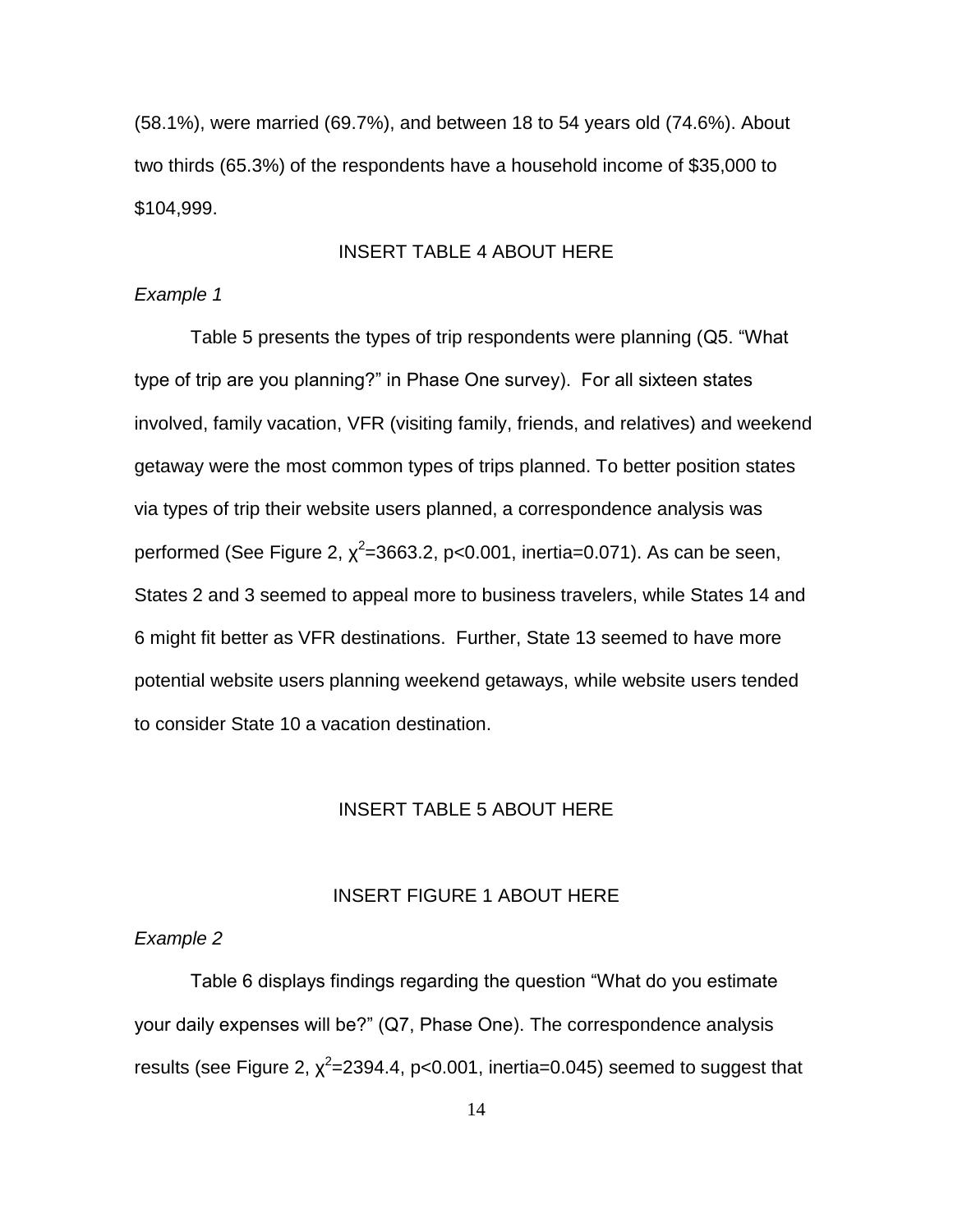State 13 attracted more travelers with smaller spending budgets (i.e., planning to spend \$50 a day or less), while State 11 seemed to fit better to high-end markets (i.e. travelers with daily expenditure of \$251 or more).

## INSERT TABLE 6 ABOUT HERE

### INSERT FIGURE 2 ABOUT HERE

#### *Example 3*

Table 5 reports respondents' sources of information for state websites (Q10, Phase One, "How did you find our website?"). To better illustrate the states" position, again, we performed a correspondence analysis (see Figure 3,  $\chi^2$ =4829.0, p<0.001, inertia=0.096). Results revealed that website users of State 6 relied heavily on word of mouth, while those of States 3, 5, 10, and 2 were more likely to use search engines to find state tourism websites. Moreover, it was found that States 7, 12, and 14 were relatively isolated from the other thirteen states in terms of furnishing website information for potential travelers.

## INSERT TABLE 6 ABOUT HERE

#### INSERT FIGURE 3 ABOUT HERE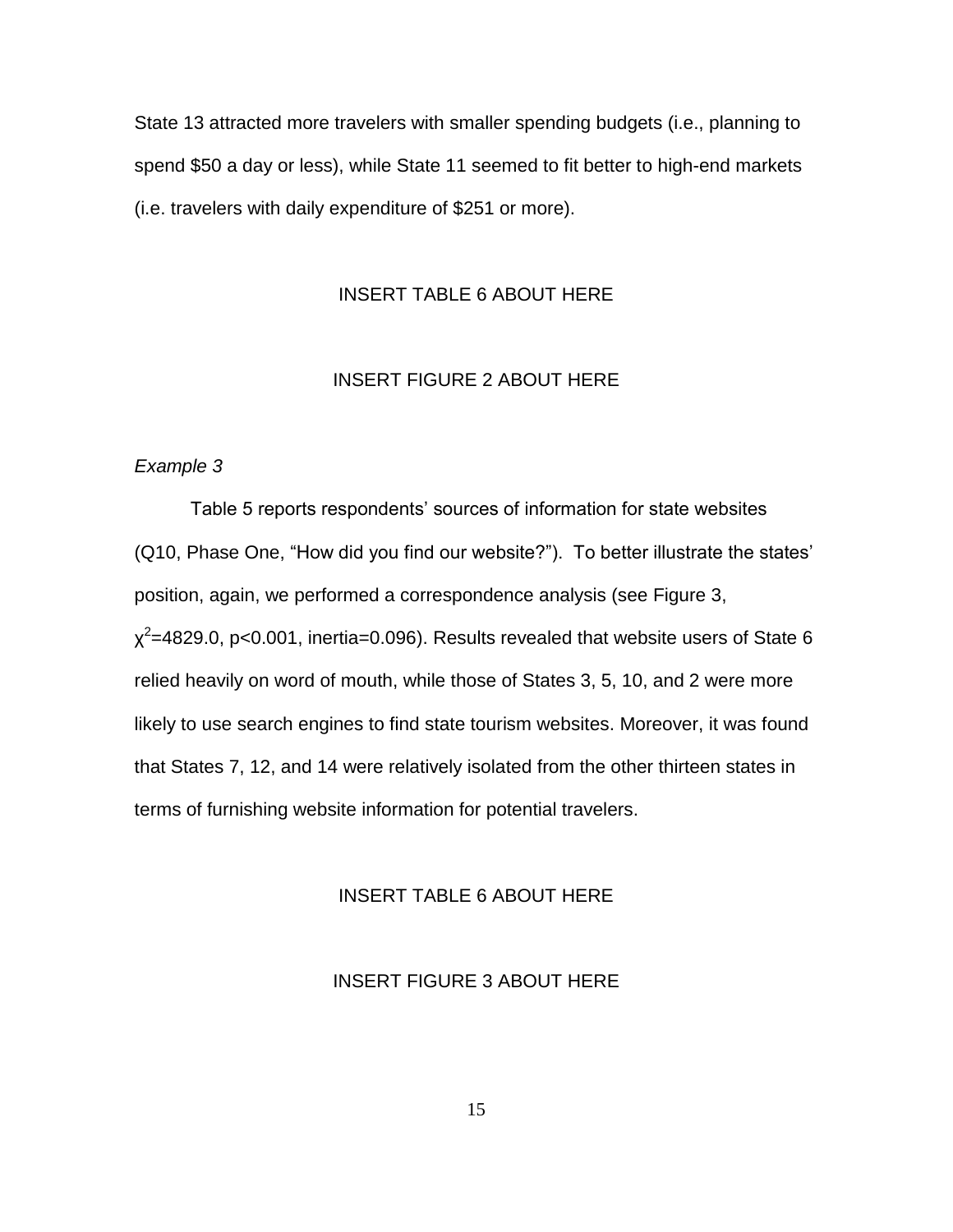#### **Discussion**

Benchmarking has been widely accepted as a useful management tool in destination competition. Since numerous states have placed extra resources in developing web-based materials for marketing to tourists, evaluating destination marketing performances via web surveys seems to make conceptual sense and provides operational feasibility. It is believed that the present study, based on practitioners" inputs, provides a useful framework for destination website benchmarking.

The state tourism website benchmarking survey has also achieved success in both practical and academic terms. With the use of this external / performance benchmarking process, the participating states have been able to obtain vital information regarding their own and their competitors' websites, website visitors, actual visitors to their state and non-visitors to their state. With this information, state tourism directors are better equipped to: position themselves against their competition, create a more desirable website, better understand the reasons why people don"t visit their state after visiting their website, and the travel behaviors and preferences of people who do visit their state after visiting their website. For instance, in Example 1, different states seemed to appeal to different segments of the market. Accordingly, some states may choose to strengthen their current position in potential travelers" mind (e.g., States 2 and 3 for business travelers, State 10 for vacationers). Other states may need to reposition themselves to develop new markets (e.g., State 13 may plan to attract more long-haul tourists).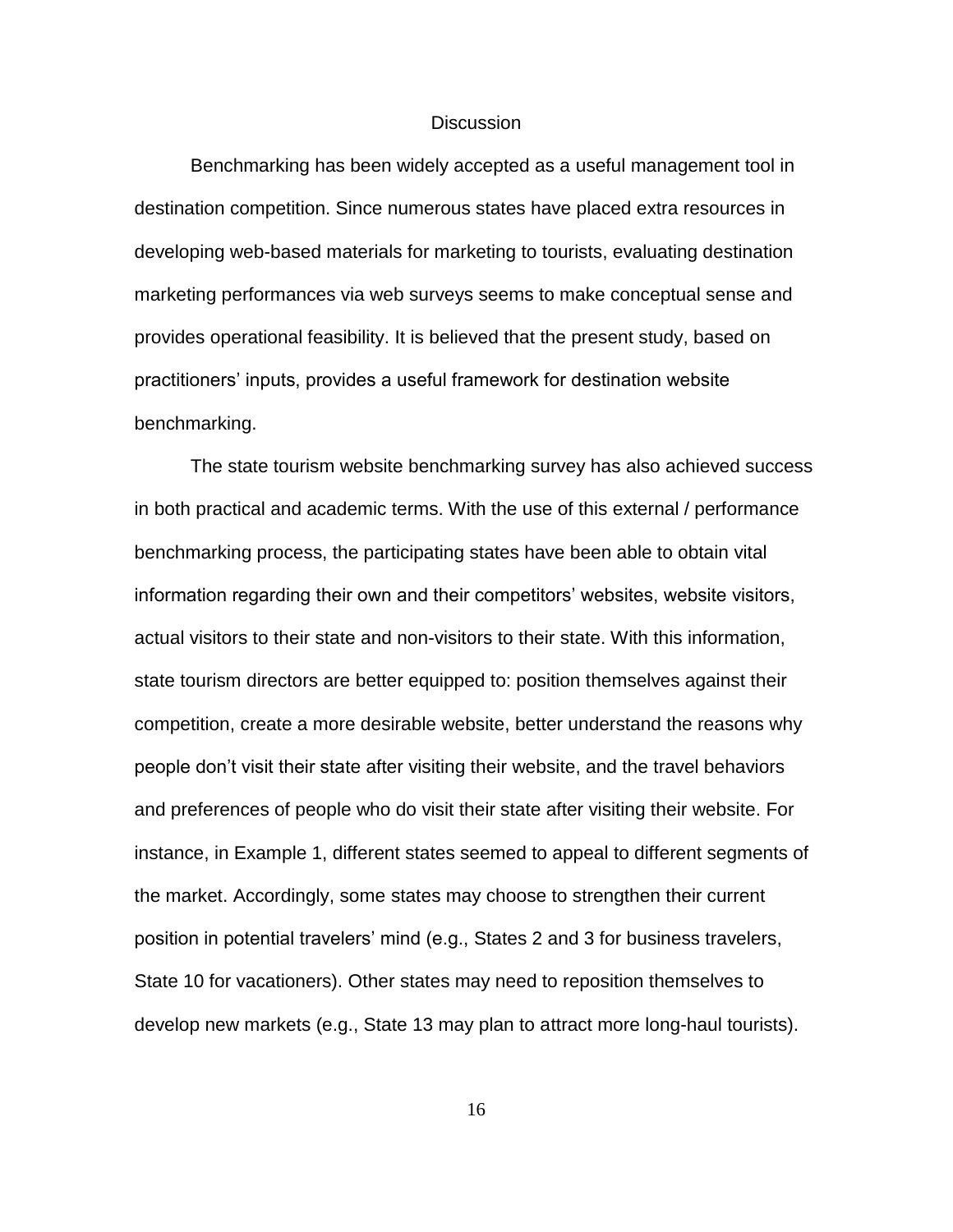Still other states, which have not built an established image in travelers" mind, may need to position themselves more clearly.

Results of the project also allow for comparisons between different customer groups, such as visitors versus non-visitors (Li, Petrick, & Skadberg, 2004), or first-time versus repeat visitors (Li, Cheng, & Petrick, 2005), in order to better understand their tripographics, motivation, and travel experiences. For instance, data generated from this project helped Li et al. (2005) find that firsttimers were more active travel planners. Their travel planning behavior, as well as their travel consumption patterns, seem to be "tourism/travel" oriented, meaning that most of their decision activities and money are spent on travel arrangements (i.e., travel and accommodations). In contrast, repeaters seemed to rely on their own experiences to make travel decisions, and their visits are more "recreation/activity" oriented. In other words, they travel less within the destination, have more specific plans for what to do on site, and are more cost sensitive.

Additionally, this process gives the state tourism directors timely feedback regarding longitudinal changes by season, and over time. Initial results have revealed that while visitor behavior is changing over time, changes between seasons are more dramatic than changes from year to year (comparing the same season). By monitoring these subtle changes, DMOs are now able to project these trends into the future, in order to alter their websites to best serve their website users.

From the researchers" perspective, how to benchmark destinations" Internet marketing performances presents an interesting research challenge. The website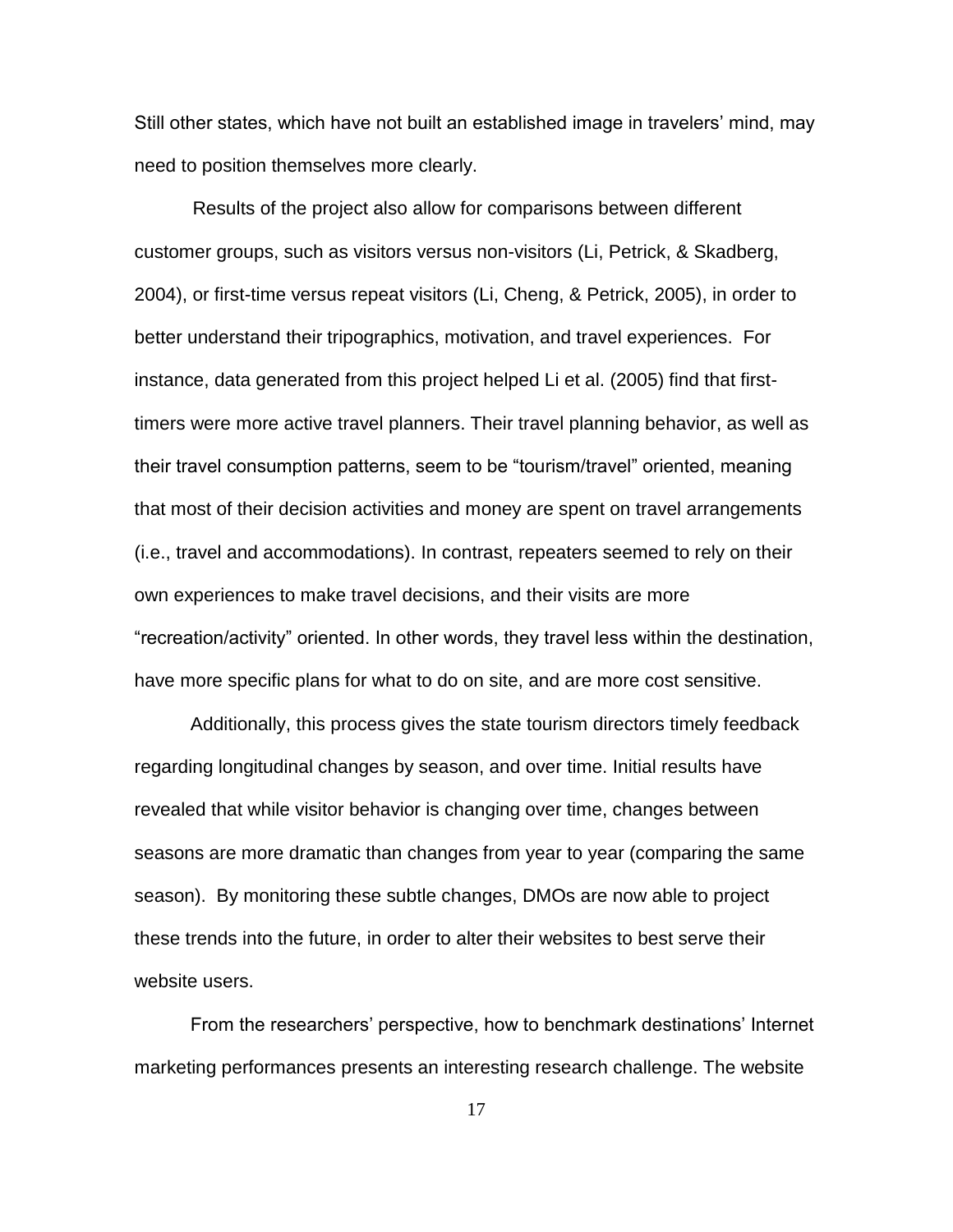benchmarking process has been found to provide useful data and metrics for tourist behavior studies, and will evolve over time. Information collected from this process can be used to research specific issues such as travel motivations, vacation decision-making, travel trends, and tourist behavior. It also has created relevant baseline information for future research needs (e.g., the project has longitudinally recorded key tourist behavioral indicators such as website users" estimated daily travel expenses, visitors" satisfaction level, visitors and nonvisitors" probability of visit in future, and so on).

Further, this study exemplifies a successful effort to combine academic and practitioners' interest and strengths into one project. Destination marketers" informational inquiry justifies the continuance of this project. Researchers lead the efforts, guide the NGT procedure, and provide insights from an academic perspective. Overall, this study follows a research framework developed with exploratory theoretical concepts (i.e., destination benchmarking) and industry needs. Thus, in this project, the academics-practitioner relationship does not fall into the traditional consultant-client pattern. It is more like a partnership, with both parties as co-producers of the project.

An interesting phenomenon revealed during the process is the so-called "network externality" effect, in that the value of this project has increased as more partners have joined the program. In other words, there could be a "threshold" or "critical mass" of partners for conducting benchmarking studies.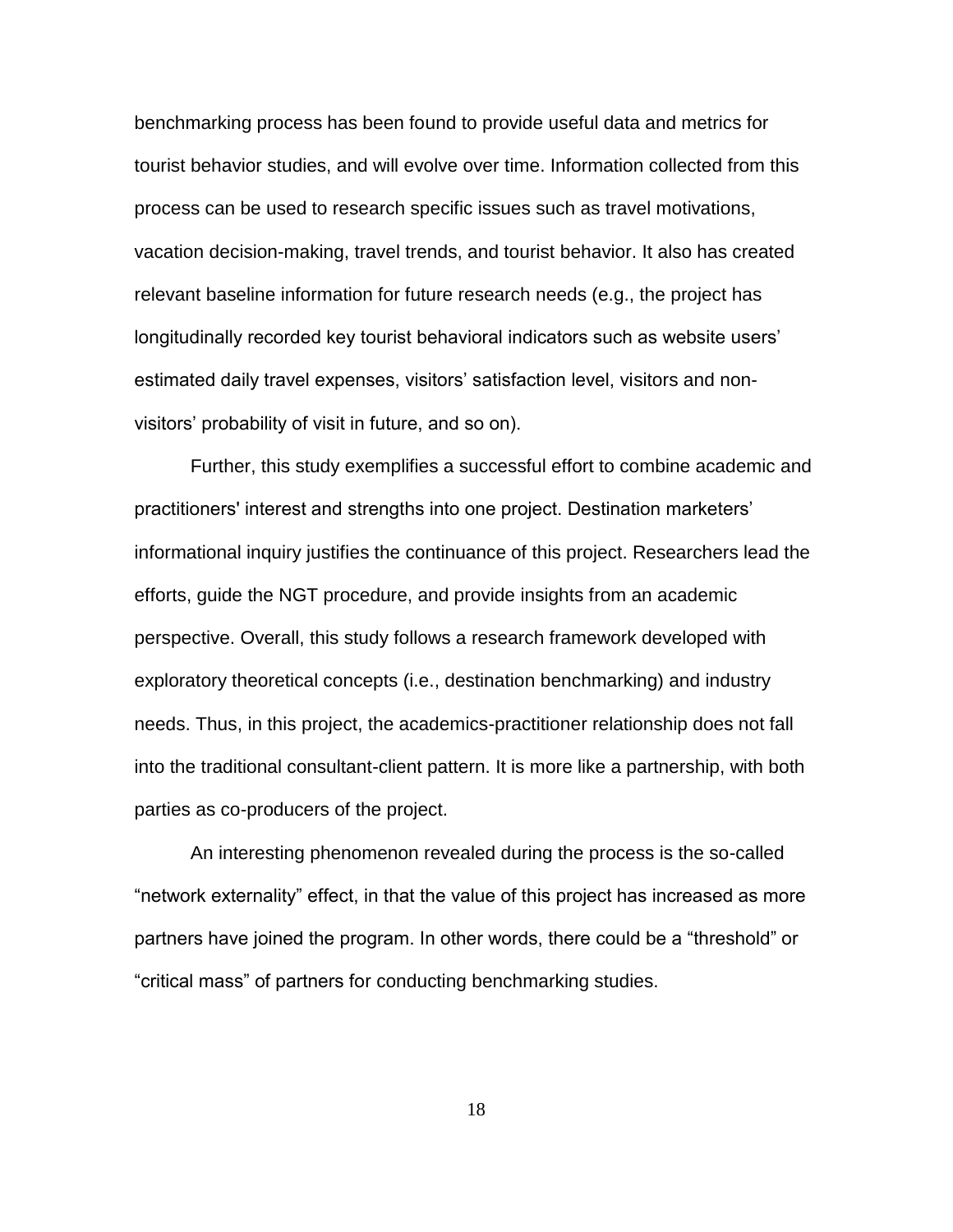#### Limitations & Future Research

As with all scientific inquiries, the present study has limitations. First and foremost, results from this project suffer coverage error in online samples (Hwang & Fesenmaier, 2004). Hwang and Fesenmaier (2004) suggest that this bias comes from several sources: First, the self-reported responses are provided on a voluntary basis, which inherently bias certain populations who either preferred the survey objects (i.e., travel), or the online survey method per se. Also, it is noteworthy that there is still a significant portion of the general population who do not have access to the Internet. As a result, better-educated, higher-income, and younger persons have a better chance to be presented and respond to the surveys. Further, there is no general and reliable sampling frame for conducting online surveys. In our case, an individual may visit one or several of the participating state tourism websites, provide the researchers with different email addresses, and then submit duplicated responses without being detected. Tierney (2000) also warned of the severe methodological challenges (e.g., low response rate, non-response bias) Internet-based surveys are facing. Further studies are needed to identify the influence of coverage errors and non-response bias.

This study further suffers from technological limitations. Several steps of the current project, including sending emails for the Phase Two survey, data analysis, and report generation have been conducted manually on a predetermined temporal basis. Project partners have indicated that real time comparison with specific competitors may be more desirable. It has also been suggested that matching respondents' responses from the Phase One and Phase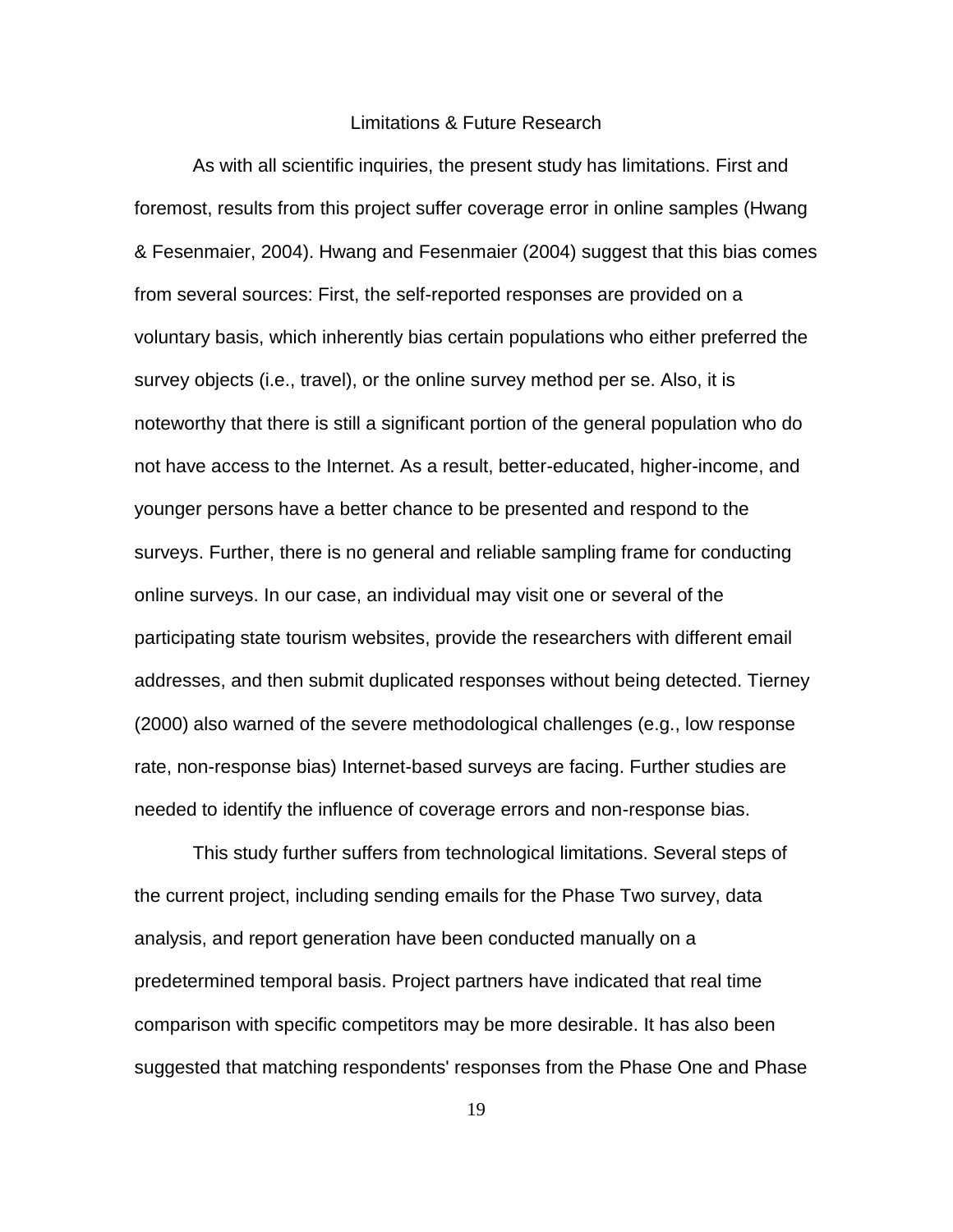Two surveys would provide important information to practitioners. However, to protect respondents" anonymity, the present study does not allow the researchers to collect any identifying information, and hence limits our ability to accurately match the responses. As a result, following the same research design, the authors have recently created a new survey system with state-of-the-art technology, which solves these problems. In the new system, state tourism directors are provided direct access to the data, which allows real-time comparison with other states. Reminding emails are now sent automatically to those who agree to participate in follow-up surveys, and same individuals' responses in both phases can now be matched.

One of the strengths and weaknesses of this study is that practitioners (i.e., state tourism directors involved in the NGT process) played an active role in designing the questionnaires. By doing so, the questions asked and variables measured have increased practical value. It is our belief that involving practitioners input in academic research design, or pursuing a theory-in-use approach (Zaltman, Lemasters, & Heffring, 1982), assists in generating fruitful and meaningful results. Admittedly, this also results in the constructs being measured and the wording of questions to be somewhat inconsistent with existing literature, which presents another limitation of this study.

As for future research, it is clear that current studies on destination benchmarking and website evaluation are still rather fragmented. Efforts are needed to converge the two research streams, which may provide interesting insights into destination website benchmarking.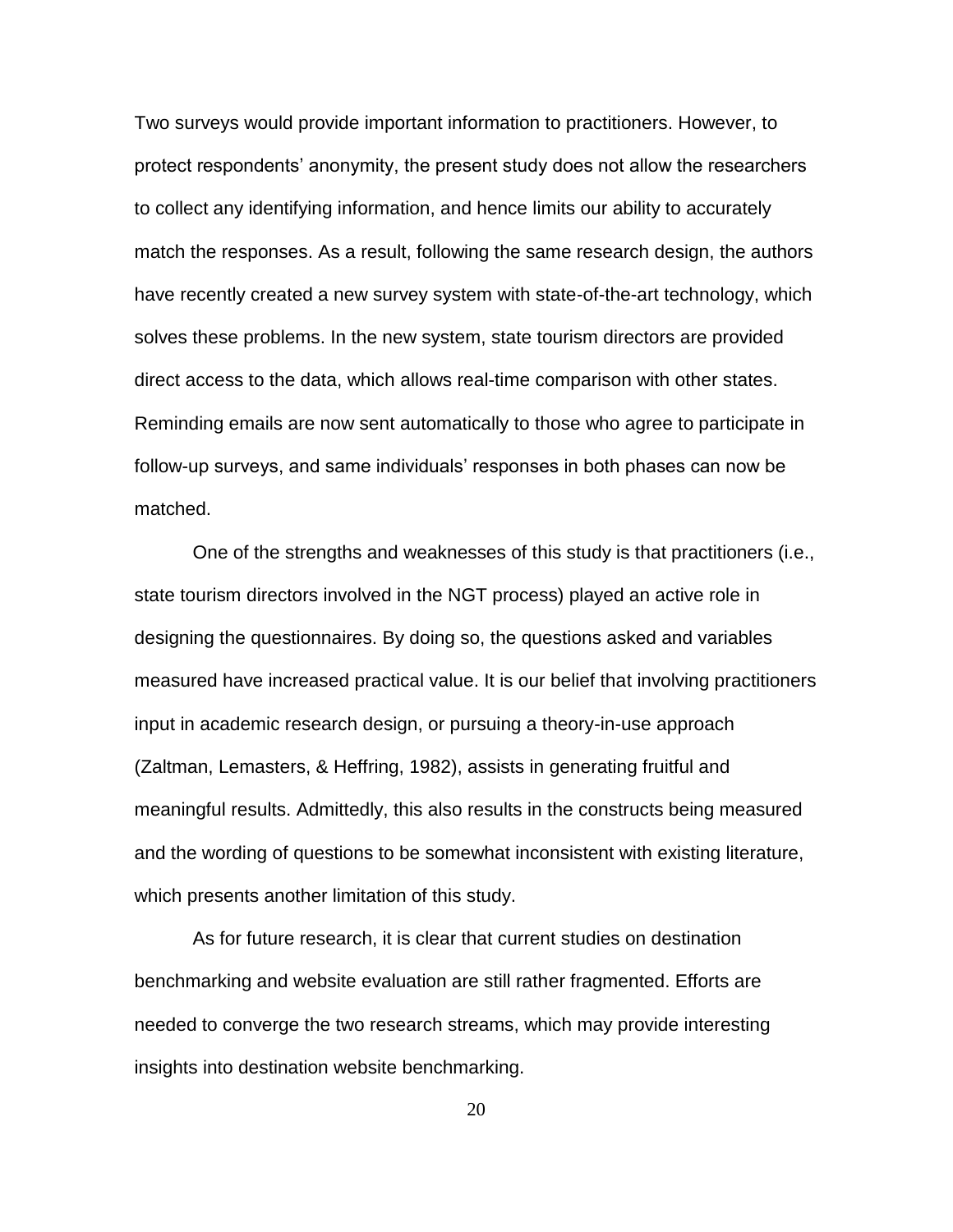As indicated, there are at least two lines of research in website-based studies, with one line focusing on website content and features, and the other focusing on tourist characteristics. Logically, customer-reported usefulness of one website should be largely decided by the design and quality of the website. There is obvious conceptual association between the two research lines, which warrants further investigation.

Finally, as Tierney (2000) suggested, it is necessary to verify destination website performance standards. Such standards should help clarify performance gaps, which is one purpose of the benchmarking process.

#### **Conclusion**

Previous studies in non-tourism fields have revealed that benchmarking is an important performance management strategy, and that the Internet could enhance the success of benchmarking research and application (Gunnasekaran, 2001). The present study, from a tourism perspective, created a feasible tool for benchmarking destination Internet marketing performance via a web-based survey. The methodology used to create the questions, and the resultant feedback from the website users could be used in future similar studies. It is believed that benchmarking, if properly implemented, can help with both the marketing and management of a destination. It can also be utilized to compare a destination to others and quantify differences, including the measurement of effectiveness and efficiency. These measures can be used to document why those differences exist and identify steps to target for future performance levels.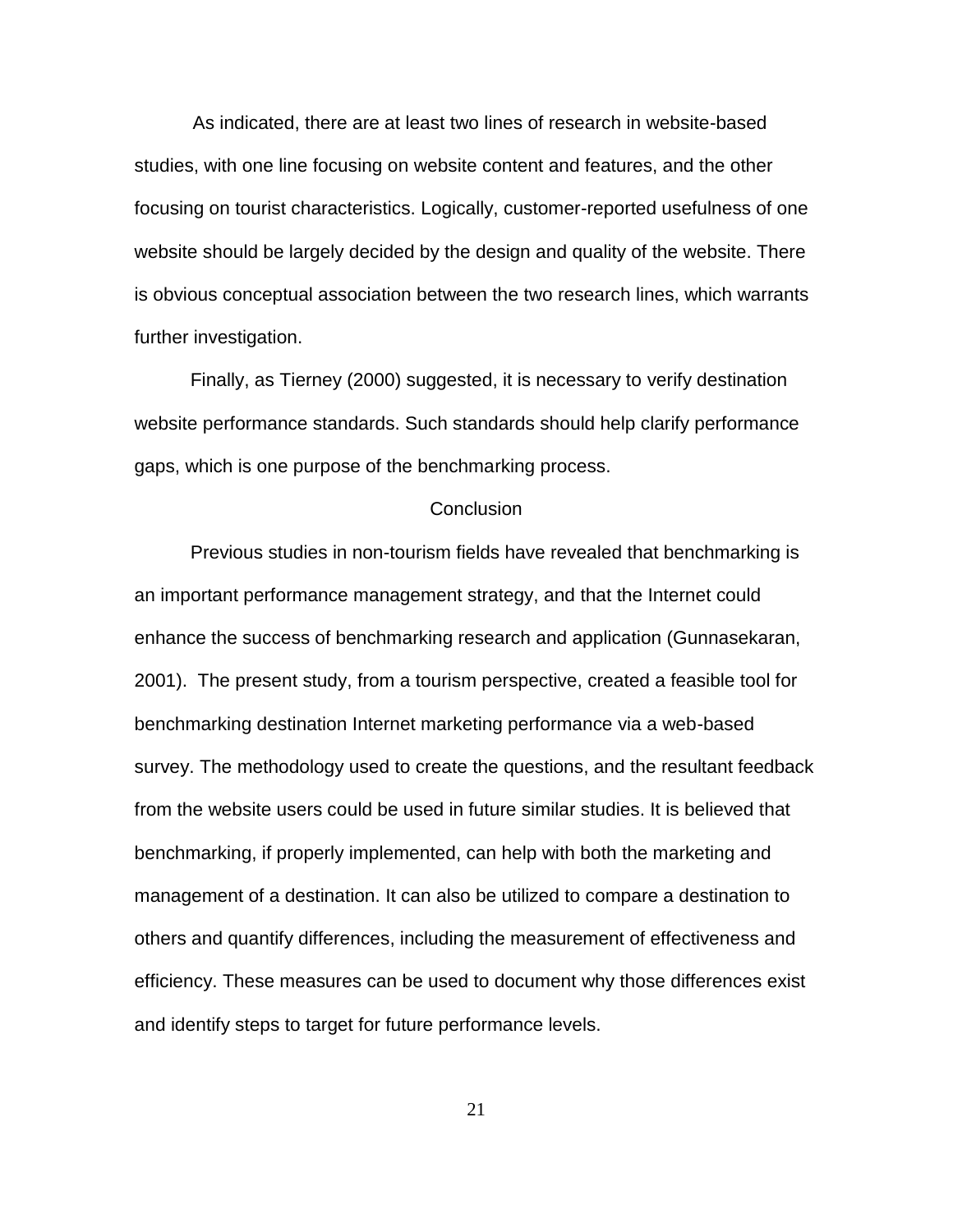## REFERENCES

Aaberge, T. Grotte, I. P. Haugen, O. Skogseid, I. & Olnes, S.(2004).Evaluation of tourism web sites: a theoretical framework. Information and communication technologies in tourism 2004, the 11th ENTER International Conference in Cairo, Egypt, 305-316.

Andersen, B. & Fagerhaug, T. (2000). The nominal group technique. Quality Progress. 33(2). 144.

Battersby, D. (2003). Raising your game - New research identifies productivity drivers in tourism, hospitality and leisure. Tourism (London). 116, 7-9.

Blackwell Encyclopedic Dictionary of Organizational Behavior (1995). Nominal group technique. Oxford, UK: Blackwell Publishing / Books.

Bogan, C. E. & English, M. J. (1994). Benchmarking for best practices: Winning through innovative adoption. New York: McGraw-Hill.

Bonn, M. A., Furr, H. L., & Susskind, A. M. (1999). Predicting a behavioral profile for pleasure travellers on the basis of Internet use segmentation. Journal of Travel Research, 37(4), 333-340.

Brandt, R. D. (1987). A procedure for identifying value-enhancing service components using customer satisfaction survey data. In C. Surprenant (Ed.), Add value to your service (pp. 61-65). Chicago: American Marketing Association.

Brandt, R. D. (1988). How service marketers can identify value enhancing service elements. Journal of Services Marketing, 2(3), 35-41.

Cai, L. X., Card, J. A., & Cole, S. T. (2004). Content delivery performance of world wide web sites of US tour operators focusing on destinations in China. Tourism Management, 25(2), 219-227.

Cano, V. & Prentice, R. (1998). Opportunities for endearment to place through electronic "visiting": WWW homepages and the tourism promotion of Scotland. Tourism Management. 19(1). 67-73.

Card, J., Chen, C., & Cole, S. T. (2003). Online travel products shopping: Differences between shoppers and nonshoppers. Journal of Travel Research. 42(November). 133-139.

Carlson, J., Rosenberger, P. J., III, & Muthaly, S. (2003). Nothing but net! A study of the information content in Australian professional basketball websites. Sport Marketing Quarterly. 12(3).184-189.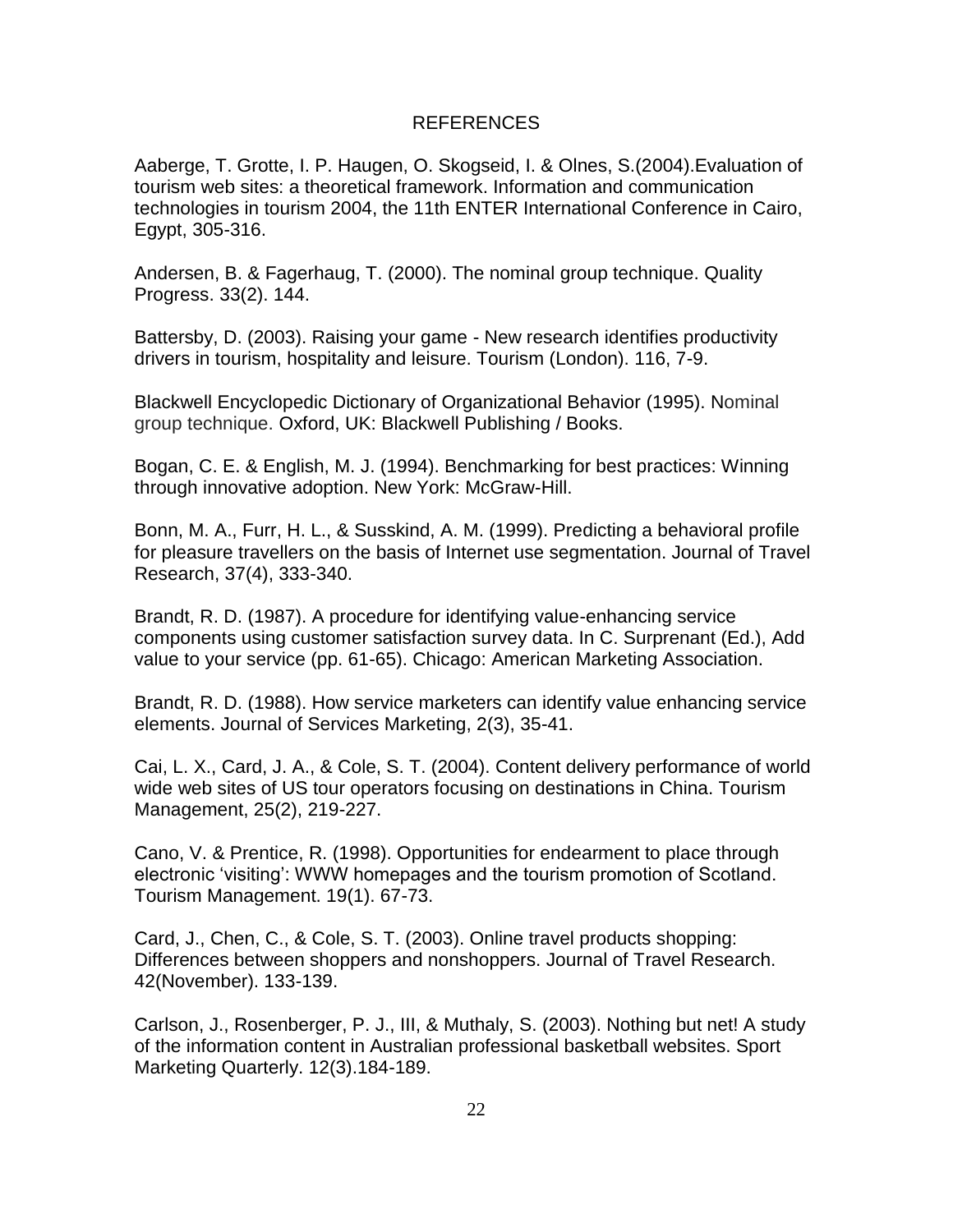Collins, G. & Murphy, J. (2002). Marketing hospitality websites. FIU Hospitality Review. 20(1), 15-30.

Doolin, B., Burgess, L., & Cooper, J. (2002). Evaluating the use of the Web for tourism marketing: A case study from New Zealand. Tourism Management. 23. 557-561.

Efferson, S. (2000). An exploratory study of state tourism Websites. Professional paper for New York University, NY.

Evans, J. R., & Lindsay, W. M. (1993). The management and control of quality (2nd ed.). St. Paul, MN: West.

Fuchs, M. & Weiermair, K. (2004). Destination benchmarking: An indicatorsystem"s potential for exploring guest satisfaction. Journal of Travel Research. 42(Feb). 212-225.

Gardini, A. & Bernini, C. (2002). Benchmark in the conference hospitality industry. Journal of Quality Assurance in Hospitality & Tourism. 3 (1/2), 1-18.

Gretzel, U., Yuan, Y., & Fesenmaier, D.R. (2000). Preparing for the new economy: Advertising and change in destination marketing organizations, Journal of Travel Research, 39(2), 146-156.

Goodall, B. (1990). How tourists choose their holidays: An analytical framework. (1-17). In B. Goodall & G. Ashworth. (Ed.), Marketing in the tourism industry: The promotion of destination regions. London: Routledge.

Gunasekaran, A. (2001). Editorial: Benchmarking: An International Journal in 2002. Benchmarking, 8(5), 356-357.

Hwang, Y. H., & Fesenmaier, D. R. (2004). Coverage error embedded in selfselected internet-based samples: A case study of Northern Indiana. Journal of Travel Research, 42(3), 297-304.

Kano, N. (1984). Attractive quality and must-be quality Journal of the Japanese Society for Quality Control, 1(4), 39-48.

Kozak, M. (2002). Destination benchmarking. Annals of Tourism Research. 29(2). 497-519.

Kozak, M. (2004). Destination benchmarking: concepts, practices and operations. Wallingford, UK: CABI Publishing.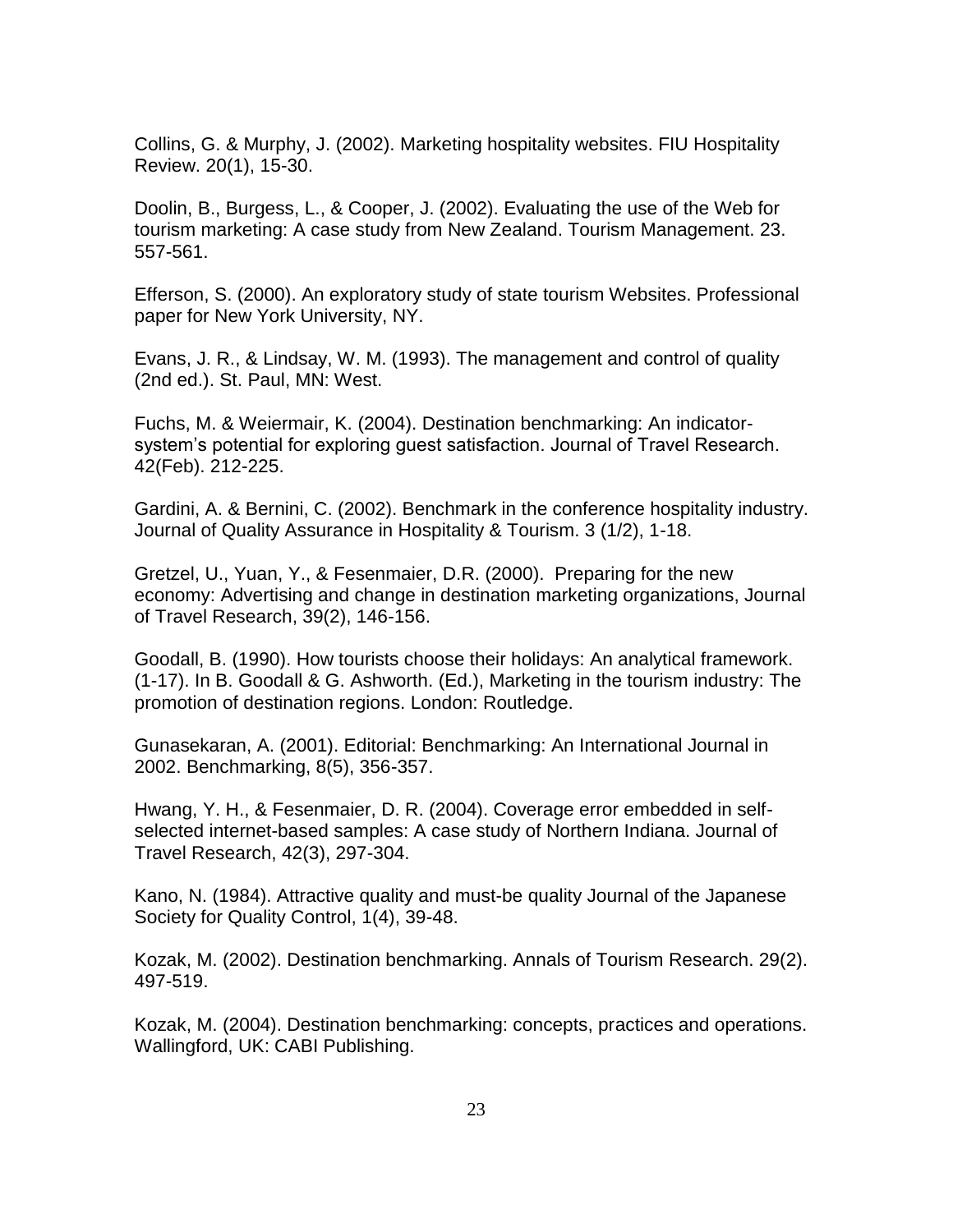Kozak, M., & Nield, K. (2004). The role of quality and eco-labelling systems in destination benchmarking. Journal of Sustai

Kozak, M. & Rimmington, M. (1999). Measuring tourist destination competitiveness: Conceptual considerations and empirical findings. International Journal of Hospitality Management. 18(3), 273-284.

Li, X., Petrick, J. & Skadberg, A. (2004). A post-hoc analysis of state tourism website users: Differences between visitors and non-visitors. Proceedings of the 2004 Travel and Tourism Research Association Annual Conference. Montreal, Canada. Travel and Tourism Research Association.

Li, X., Cheng, C., & Petrick, J. (2005). A comparison of first-time and repeat visitors via a two-phase online survey. *Proceedings of the 2005 National Recreation and Park Association Symposium on Leisure*, San Antonio, Texas. October 2005.

Mandou, C. (2002). Tourism trends and innovation, analysis in terms of venture capital, benchmarking and knowledge management. Teoros, Revue de Recherche en Tourisme. Teros, Universite de Quebec a Mondreal, 21(3), 72-77. [in French]

Marvel, M. (2004). Hotel grading schemes. Travel & Tourism Analyst. 6, 1-48.

Morrison, A. M., Taylor, J. S., & Douglas, A. (2004). Website Evaluation in Tourism and Hospitality: The Art Is Not Yet Stated. *Journal of Travel & Tourism Marketing, 17*(2/3), 233-252.

O'Connor, P. (2004). Conflicting Viewpoints on Web Design. *Journal of Travel & Tourism Marketing, 17*(2/3), 225-232.

Oertel, B. Feil, T. Thio SieLiong (2002). Benchmarking information and communication applications for the purpose of marketing and sales in the tourism sector. Information and communication technologies in tourism 2002: Proceedings of the International Conference in Innsbruck, Austria, 387-396.

Ogden, S. M. & Wilson, P. (2001). Beyond data benchmarking: the challenge of managing a benchmarking network in the UK public leisure sector. Managing Leisure. 6 (2), 95-108.

O'Leary, J. T., Lehto, X. Y., Cheng, C. K., & Oh, Y.-J. (2004). A Synthesis of Tourism Research Topics. Paper presented at the10th anniversary meeting of International Symposia on Society and Resource Management, Keystone Resort, CO.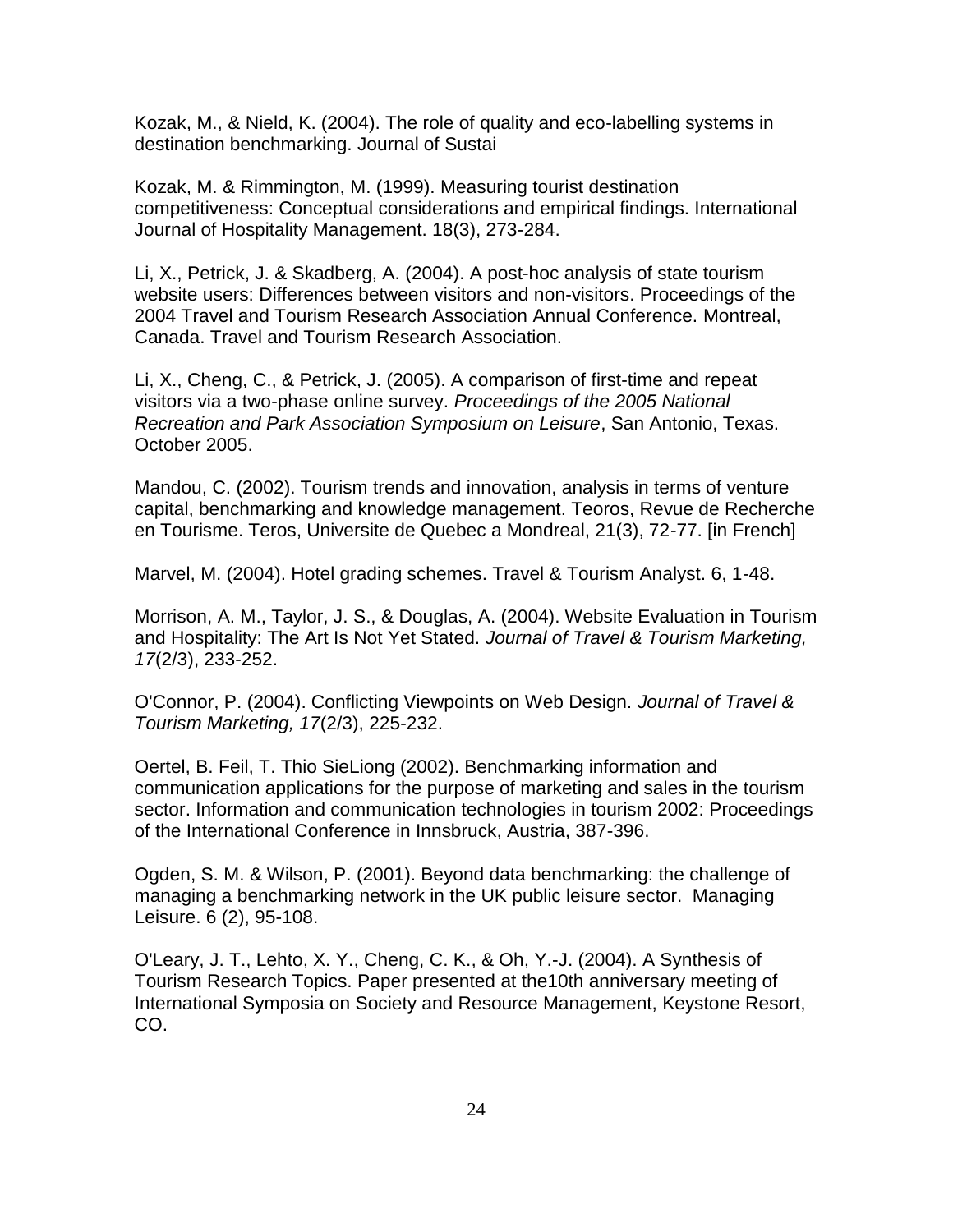Perdue, R. R. (2001). Internet site evaluations: The influence of behavioral experience, existing images, and selected Website characteristics. Journal of Travel & Tourism Marketing, 11(2/3), 21-38.

Petrick, J.F., Sirakaya, E. & Park, S. (2004). Texas Travel Advertising and Literature Fulfillment: Fiscal Year 2003, Annual Report. Report for Texas Economic Development, Market Texas Tourism (January 31, 2004).

Proll, B. & Retschitzegger, R. (2000). Discovering next generation tourism information systems: A tour on TIScover. Journal of Travel Research. 39(November). 182-191.

Pyo, S. (2001). Benchmarking the benchmarks. (Special issue: Benchmarks in hospitality and tourism) Journal of Quality Assurance in Hospitality & Tourism. 2(3/4), 1-159.

Rayman-Bacchus, L., & Molina, A. (2001). Internet-based tourism services: Business issues and trends. Futures. 33. 589-605.

Remich, A. (2002). Marketing strategies for European museums. An inter-city comparison by means of advanced benchmarking methodologies. City tourism 2002: Proceedings of European Cities Tourism's International Conference in Vienna, Austria. 353-362.

Roth, P. L. & Schleifer, L. (1995). Nominal group technique--An aid in implementing TQM. CPA Journal, 65 (5), 68-69.

Rutherford, C. & Wilson, P. (2003). Yardstick: Do your parks measure up? Australian Parks and Leisure. 6(1), 28-30.

Shimp, T. A. (1997). Advertising, promotion, and supplemental aspects of integrated marketing communications (4th ed.). Fort Worth: Dryden Press, Harcourt Brace College Publishers.

Sigala, M. (2004). Reviewing the Profile and Behaviour of Internet Users: Research Directions and Opportunities in Tourism and Hospitality *Journal of Travel & Tourism Marketing, 17*(2/3), 93-104.

Susskind, A. M., Bonn, M. A., & Dev, C. S. (2003). To look or book: An examination of consumers' apprehensiveness toward internet use. Journal of Travel Research, 41(3), 256-264.

TIA. (2003). *Travelers' use of the Internet (2003 Edition)*: Travel Industry Association of America.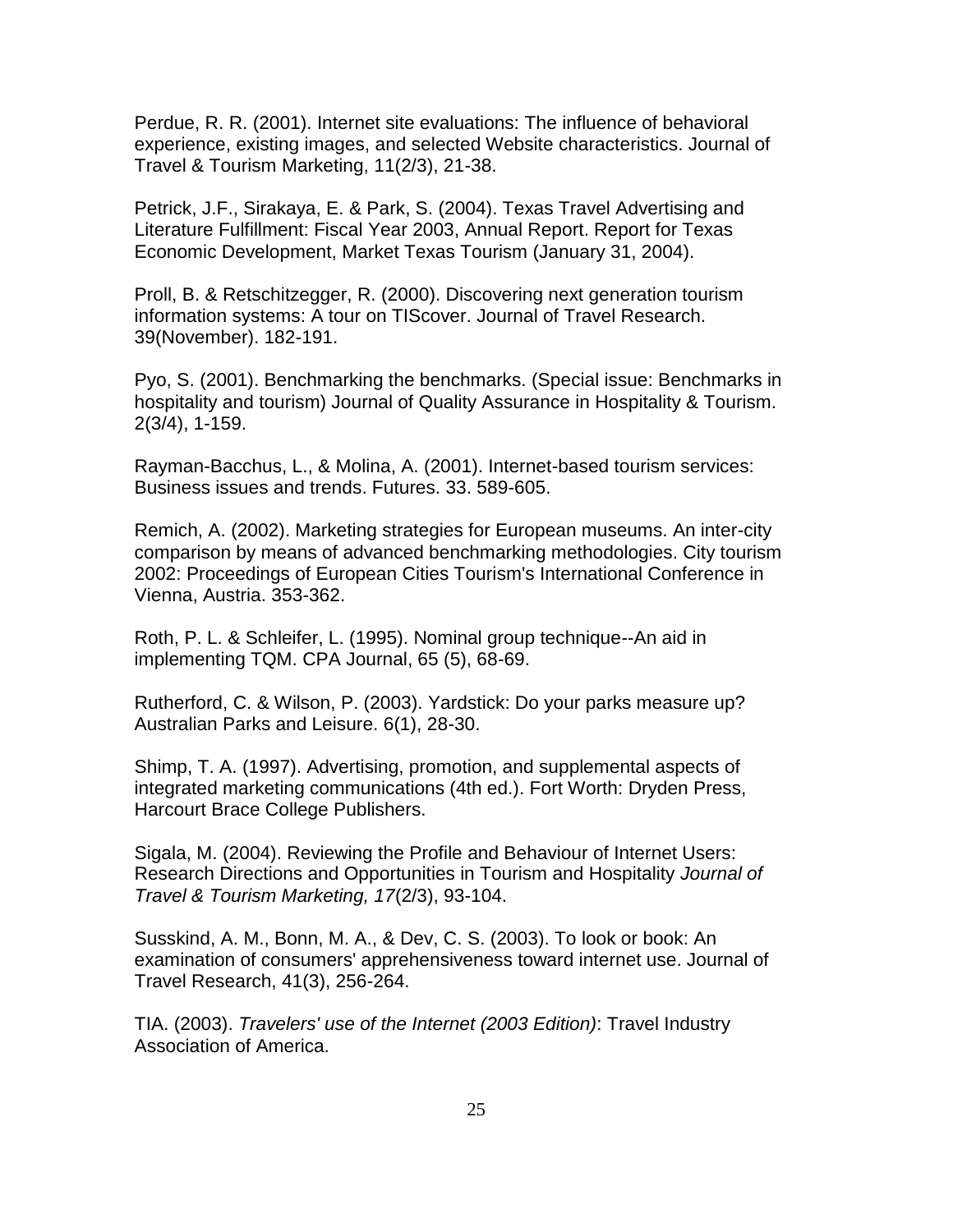Tierney, P. (2000). Internet-based evaluation of tourism Web site effectiveness: Methodological issues and survey results. Journal of Travel Research, 39(2), 212- 219.

Varadarajan, P. R. & M. S. Yadav (2002), Marketing Strategy and the Internet: An Organizing Framework. Journal of the Academy of Marketing Science, 30 (Fall), 296-312.

Vavra, T. G. (1997). Improving your measurement of customer satisfaction: A guide to creating, conducting, analyzing and reporting customer satisfaction measurement program. . Milwaukee, WI: ASQC Quality Press.

Wan, C. S. (2002). The web sites of international tourist hotels and tour wholesalers in Taiwan. Tourism Management, 23(2), 155-160.

Weber, K., & Roehl, W. S. (1999). Profiling people searching for and purchasing travel products on the World Wide Web. Journal of Travel Research, 37(3), 291- 298.

Wober, K. W. (2001).A heuristic model for benchmarking SME hotel and restaurant businesses on the internet. (Special issue: Benchmarks in hospitality and tourism). Journal of Quality Assurance in Hospitality & Tourism. 2(3/4), 49-70. 45 ref.

Wober, K. W. (2002). Benchmarking in tourism and hospitality industries: the selection of benchmarking partners. Wallingford, UK: CABI Publishing.

Wober, K. W., & Fesenmaier, D. R. (2004). A multi-criteria approach to destination benchmarking: A case study of state tourism advertising programs in the United States. Journal of Travel & Tourism Marketing., 16(2/3), 1-18.

Wober, K. W. Scharl, A. Natter, M. & Taudes, A. Success factors of European hotel web sites. Information and communication technologies in tourism 2002: Proceedings of the International Conference in Innsbruck, Austria, 2002. 397-406.

WTO. (1999). Marketing Tourism Destinations Online: Strategies for the information age. Madrid: World Tourism Organization Business Council.

Zairi, M. (1992). Benchmarking for best practice: Continuous learning through sustainable innovation. Oxford: Butterworth-Heinemann.

Zaltman, G., Lemasters, K., & Heffring, M. (1982). Theory construction in marketing: Some thoughts on thinking. In: John Wiley & Sons.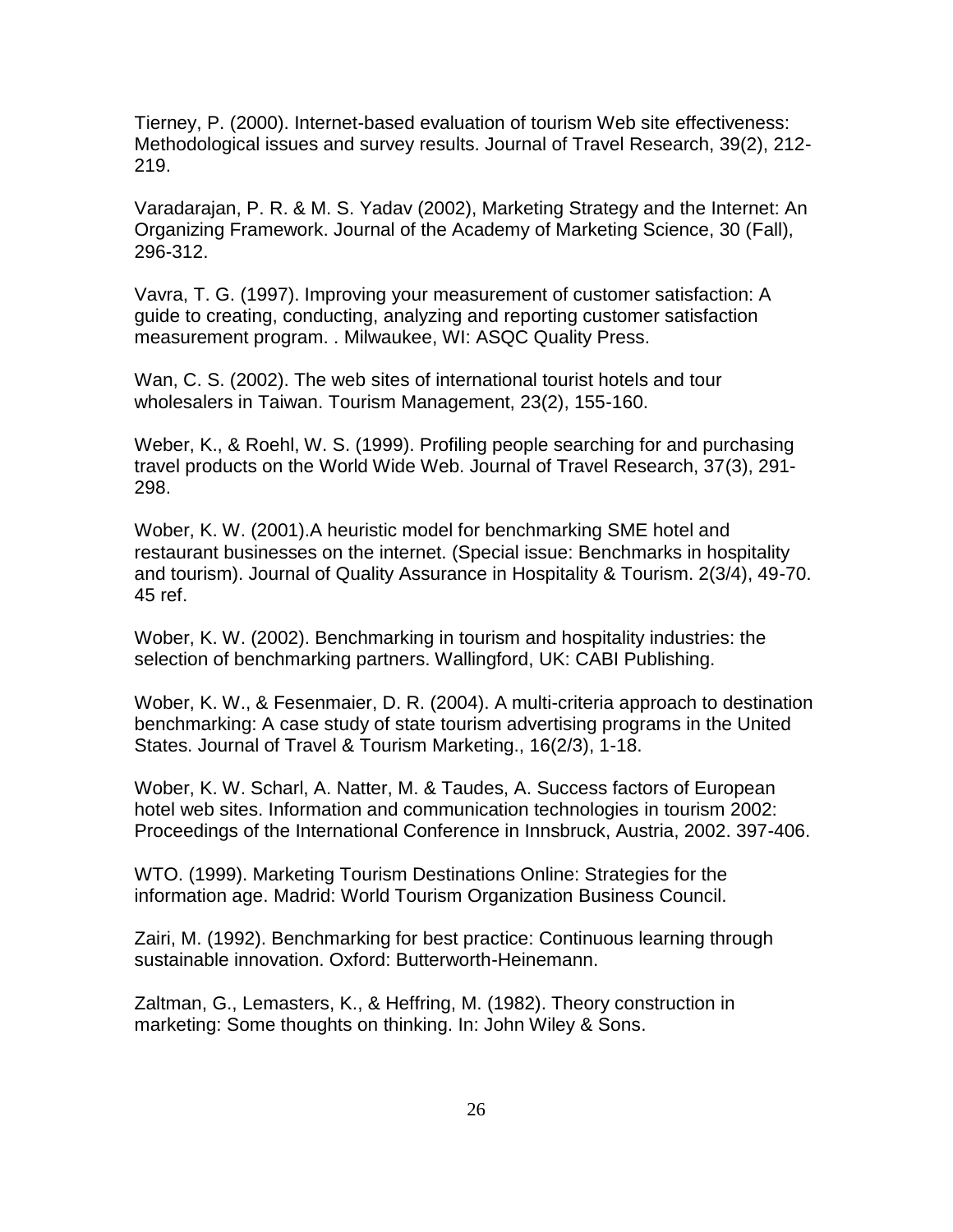#### Table 1a. Question List of Phase One Survey

- Q1. Are you a resident of (STATE NAME)?
- Q2. Have you ever traveled to (STATE NAME) before?
- Q3. Are you planning a visit to or within (STATE NAME)?
- Q4. If you are planning a trip, which state is your first choice for your next trip?
- Q5. What type of trip are you planning?
- Q6. What do you plan to travel on that trip?
- Q7. What do you estimate your daily expenses will be?
- Q8. Which types of activities are you interested in participating in on your trip? (Check all that apply)
- Q9. Of the following, what types of travel reservations have you made online?
- Q10. How did you find our website?
- Q11. While visiting our website did you request a vacation guide?
- Q12. When visiting a state-sponsored travel website, what information would you hope to find?
- Q13. Why did you visit our website?
- Q14. How important is our website's information for making your travel plans?
- Q15. Would you like us to email you when we have special travel offers?
- Q16. May we contact you in six months for a post-trip follow up survey?
- Q17. If you answered "yes" to Questions 15 and/or 16, please include your email address:
- Q18. What is your gender?
- Q19. How many adults are in your household?
- Q20. How many children are in your household?
- Q21. Which of the following best describes the highest level of education you have completed?
- Q22. Where is your permanent residence?
- Q23. What is your age?
- Q24. What is your current marital status?
- Q25. What is your household income?
- Q26. What is your zip code?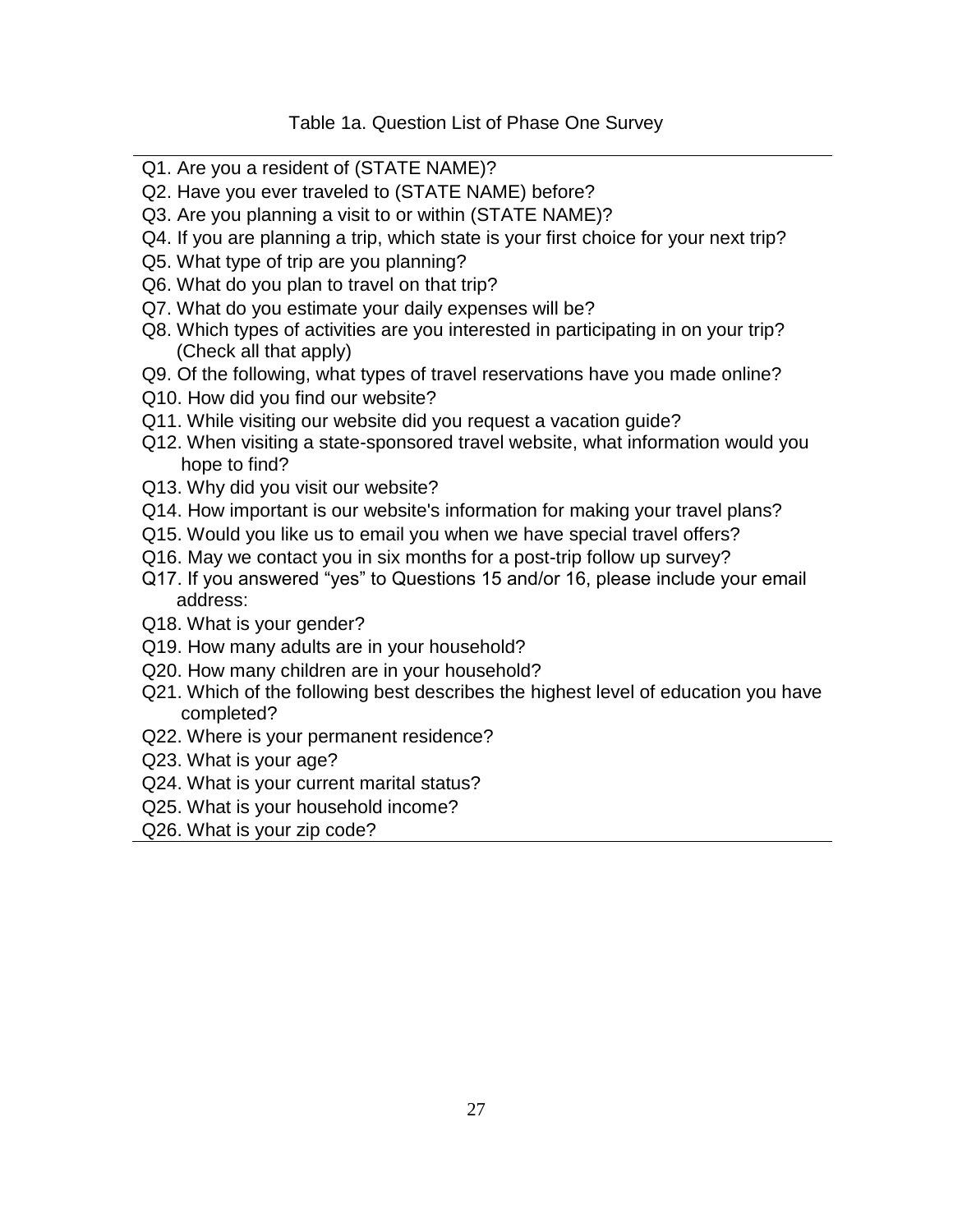Table 1b. Major Attributes / Activities Being Benchmarked\*

- Visit Attractions
- Night Life
- Watch Sports
- Shopping
- Nature Activities
- Visit Friends & Family
- Cultural Activities
- Skiing
- General Sightseeing
- Play Golf
- General Entertainment
- 12 Play Sports other than Golf
- Outdoor Recreation
- Casino Gaming
- Dining
- \* Answer options provided for Q8 in Phase One Survey, Q7 in Phase Two Non-visitor Survey, and Q11 in Phase Two Visitor Survey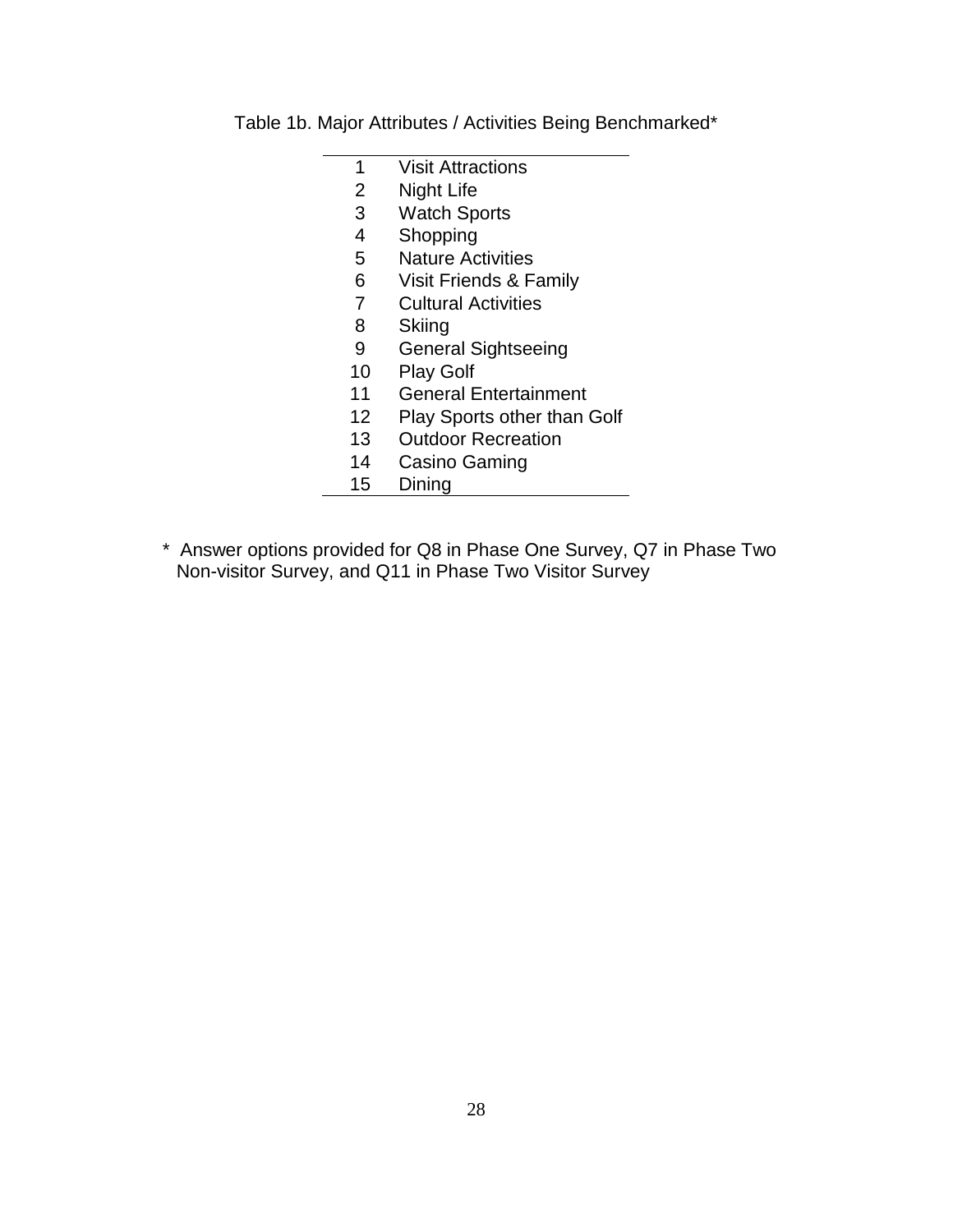Table 2a. Question List of Phase Two Survey (Non-Visitor)

- Q1. Did you visit any state(s) instead of (STATE NAME) since visiting our website? If you did, please select them from the drop-down list.
- Q2. If (STATE NAME) was not your choice for your vacation, which answer(s) best explains why?
- Q3. Which of the following best describes how our website affected your decision to travel to (STATE NAME)?
- Q4. When you think of (STATE NAME) which of the following best describes your feelings toward it as a vacation destination:
- Q5. Within the next two years, the probability that you will take a vacation in (STATE NAME) is:
- Q6. What additional information would you like to see on the (STATE NAME) website? (Check all that apply).
- Q7. Which type of activities are you interested in participating in on your trip? (Check all that apply)
- Q8. What is your gender?
- Q9. Which of the following best describes the amount of education you have completed?
- Q10. Where is your permanent residence?
- Q11. What is your age?
- Q12. What is your household income?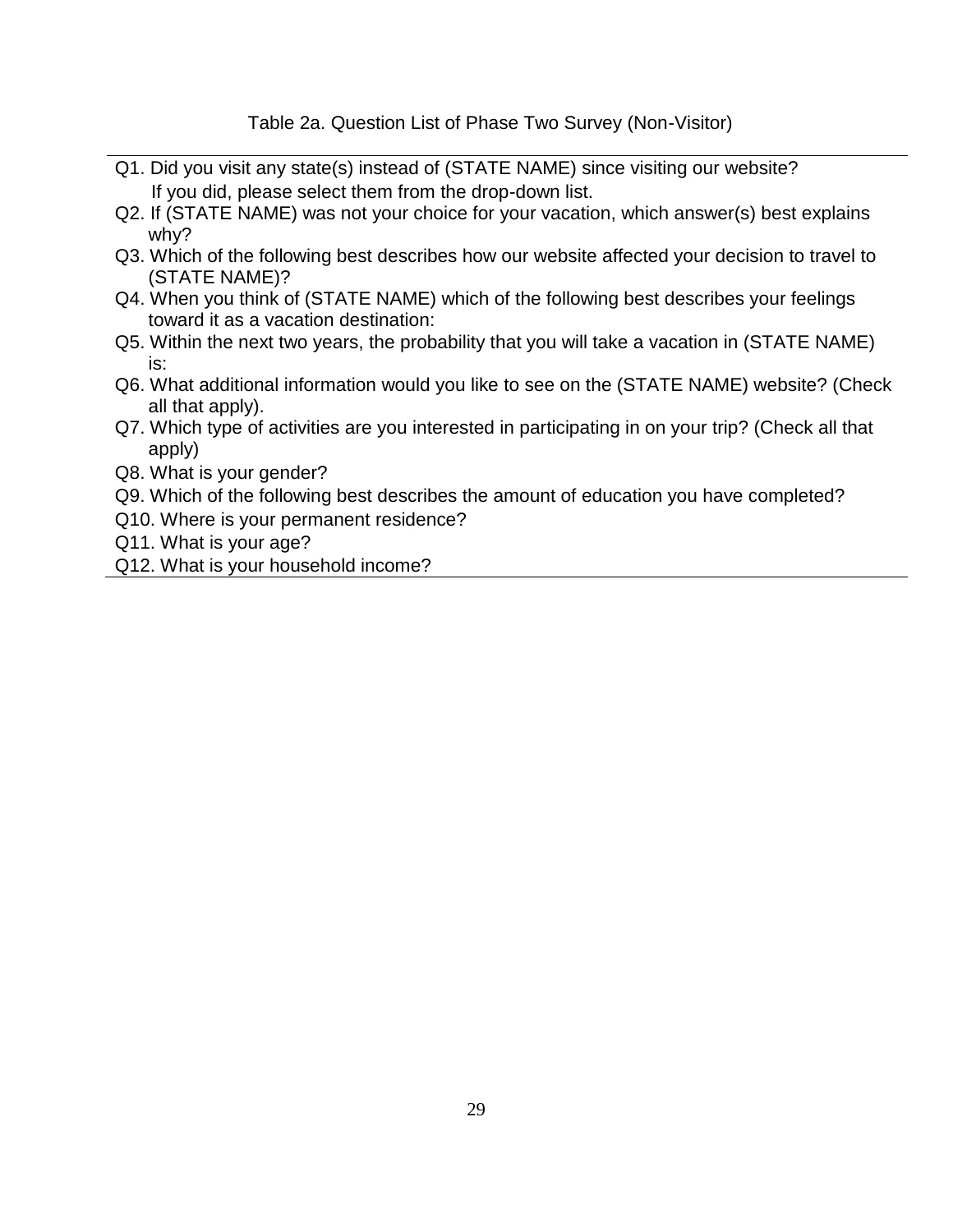- Q1. Which of the following best describes how our website affected your decision to travel of (STATE NAME)?
- Q2. Did the website influence which destination(s) in (STATE NAME) you visited?
- Q3. What information on the website was most valuable to your on your vacation?
- Q4. Did the website show you activities, events and places to visit that encouraged you to stay longer in the state?
- Q5. How useful was the website in planning your vacation?
- Q6. What additional information would you like to see on the (STATE NAME) website?
- Q7. How accurately did the website represent the part of (STATE NAME) you visited?
- Q8. Approximately how much did your travel party spend on your most recent trip to (STATE NAME)?
- Q9. How many people were in your travel party?
- Q10. How many days/nights did you stay in (STATE NAME) during your visit?
- Q11. Which type of activities are you interested in participating in on your trip? (Check all that apply)
- Q12. How did you travel to (STATE NAME)?
- Q13. How far did you travel to reach your destination in (STATE NAME)?
- Q14. Where did you stay while in State?
- Q15. What was the PRIMARY purpose of your trip? (Check only one)
- Q16. Which of the following influenced your decision to visit (STATE NAME)? Check all that apply)
- Q17. How often do you vacation to or within (STATE NAME)?
- Q18. Within the next two years, the probability that you will take a vacation in (STATE NAME) is:
- Q19. Thinking just about each of the following aspects of your visit to (STATE NAME), how satisfied are you with each of them? **Attractions Transportation**

Accommodations

Restaurants

**Entertainment** 

Overall experience

- Q20. Which of the following best describes how positively or negatively you will talk to others about (STATE NAME) as a leisure travel destination?
- Q21. What is your gender?
- Q22. Which of the following best describes the amount of education you have completed?
- Q23. Where is your permanent residence?
- Q24. What is your age?
- Q25. What is your household income?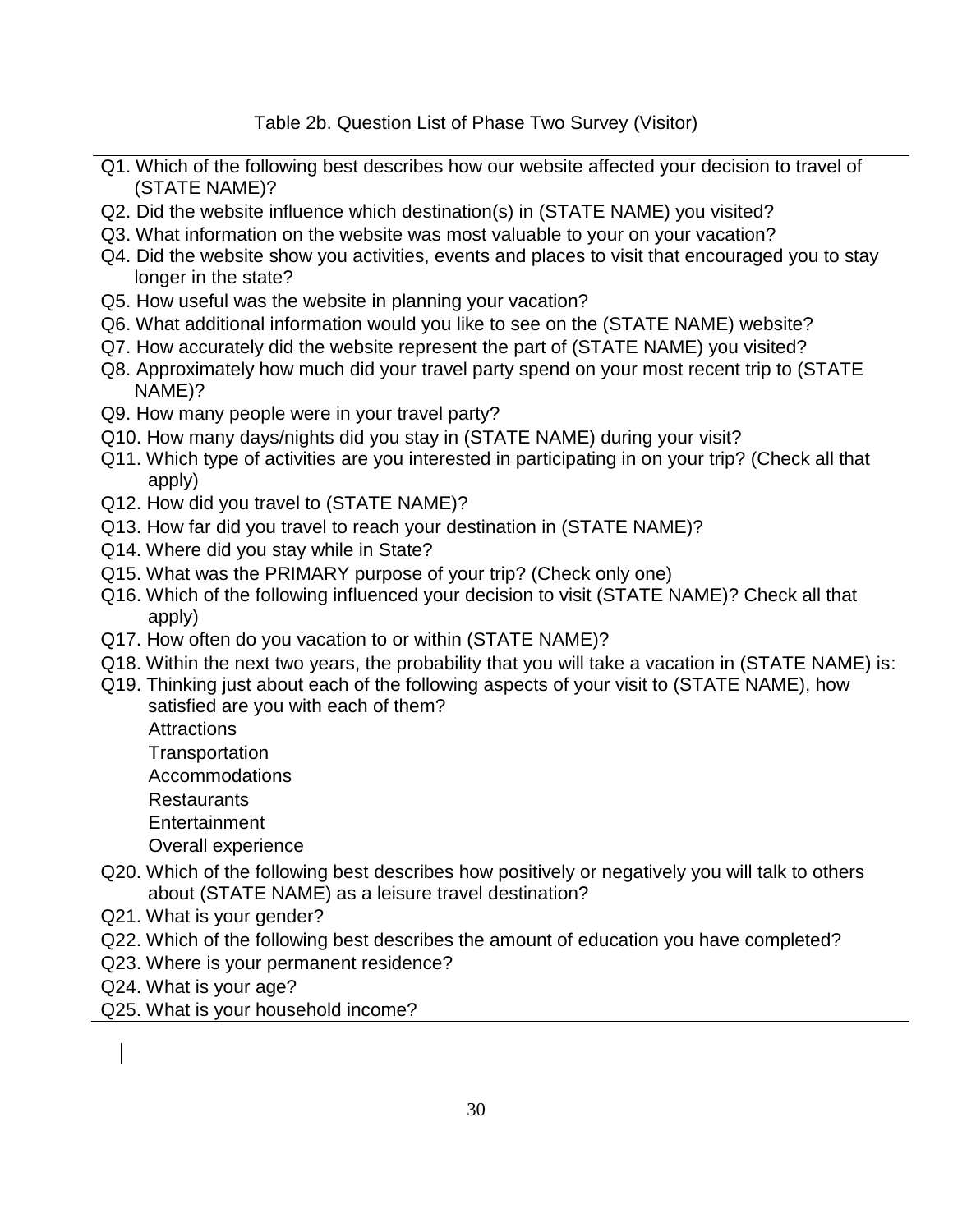## Table 3 Sample Size

| <b>States</b> | # of Responses) |
|---------------|-----------------|
| State1        | 92              |
| State2        | 18352           |
| State3        | 456             |
| State4        | 894             |
| State5        | 227             |
| State6        | 173             |
| State7        | 1707            |
| State8        | 389             |
| State9        | 1953            |
| State10       | 1451            |
| State11       | 14012           |
| State12       | 430             |
| State13       | 9285            |
| State14       | 639             |
| State15       | 4965            |
| State16       | 406             |
| Total         | 55,431          |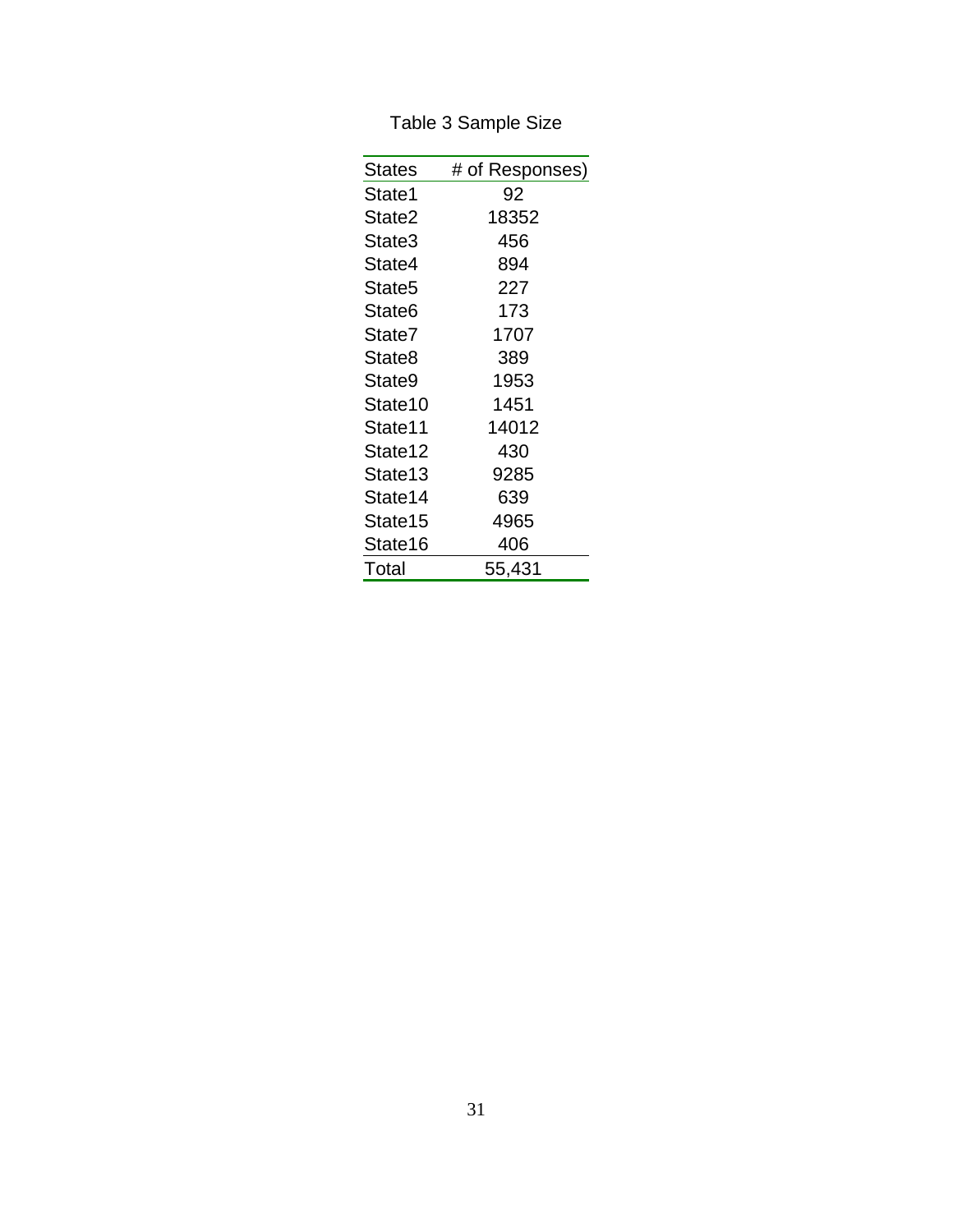| Gender                  | Male                     |       | 41.6% Income     | Under \$25,000      | 6.9%  |
|-------------------------|--------------------------|-------|------------------|---------------------|-------|
| $(N=53,930)$            | Female                   |       | 58.4% (N=44,795) | \$25,000 to 34,999  | 9.3%  |
|                         | High school or           |       |                  |                     |       |
| Education               | lower                    | 13.7% |                  | \$35,000 to 54,999  | 21.3% |
| $(N=53,136)$            | Some college             | 28.3% |                  | \$55,000 to 74,999  | 20.3% |
|                         | <b>College Graduated</b> | 32.5% |                  | \$75,000 to 104,999 | 23.7% |
|                         | Some or                  |       |                  |                     |       |
|                         | Completed                |       |                  | \$105,000 to        |       |
|                         | <b>Graduate School</b>   | 25.6% |                  | 124,999             | 7.8%  |
| Age                     | Under 18                 | 0.6%  |                  | Over \$125,000      | 10.8% |
|                         |                          |       | <b>Marital</b>   |                     |       |
| $(N= 52, 883)$ 18 to 34 |                          |       | 24.6%Status      | <b>Married</b>      | 69.7% |
|                         | 35 to 44                 |       | 23.3% (N=52,822) | Single              | 21.2% |
|                         |                          |       |                  | Separated or        |       |
|                         | 45 to 54                 | 26.7% |                  | <b>Divorced</b>     | 7.4%  |
|                         | 55 to 64                 | 18.2% |                  | Widowed             | 1.7%  |
|                         | 65 to older              | 6.6%  |                  |                     |       |

# Table 4 Demographic Profiles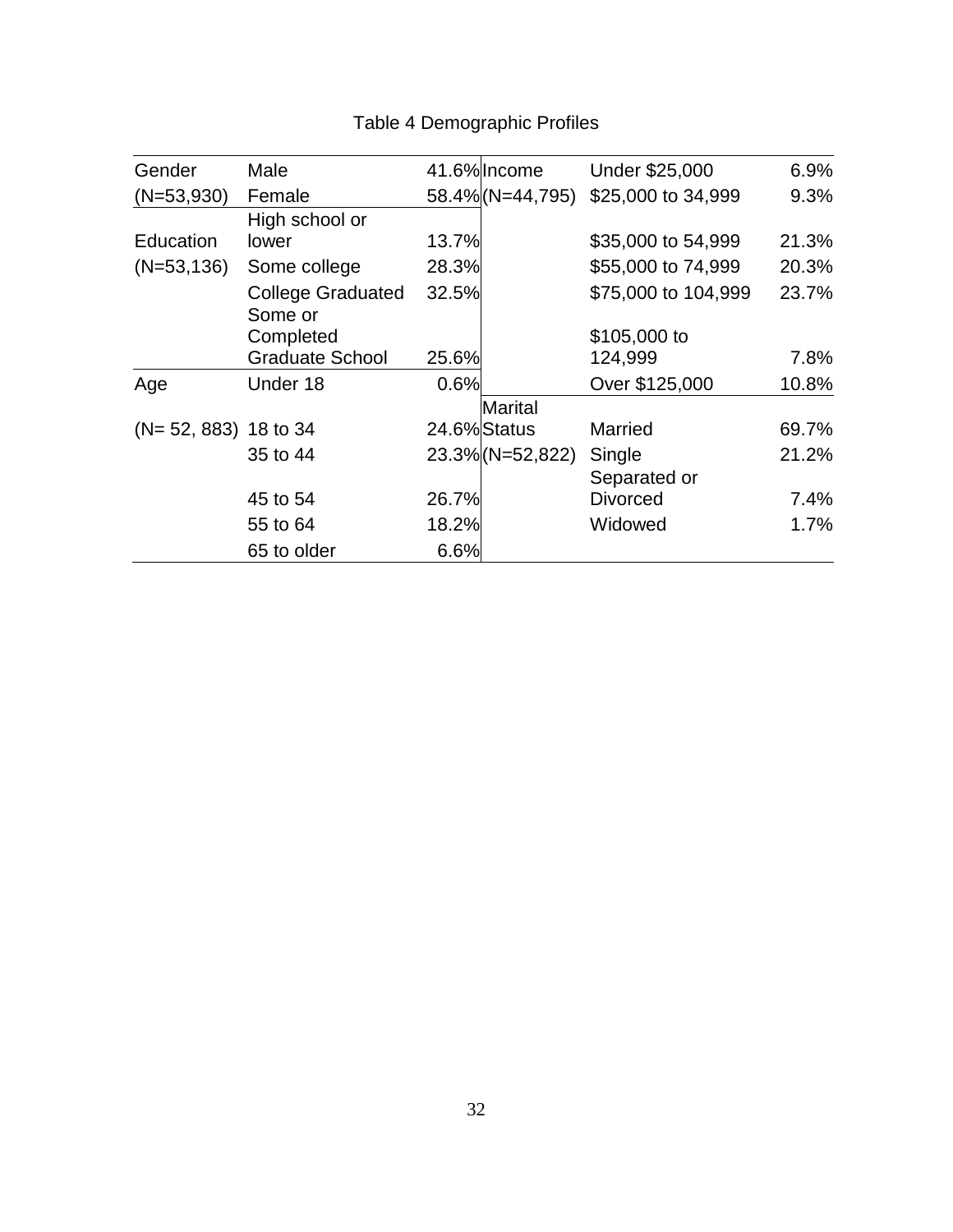|                    |       |        |          |       |        | Honeymoon Vacation Convention Business Family/friends Business/pleasure Weekend getaway |        | Other  | Total          |
|--------------------|-------|--------|----------|-------|--------|-----------------------------------------------------------------------------------------|--------|--------|----------------|
| State1             | 3.30% | 47.80% | $0\%$    | 2.20% | 14.10% | 4.30%                                                                                   | 17.40% | 10.90% | 100.00%        |
| State2             | 1.50% | 58.00% | 1.10%    | 3.20% | 14.30% | 6.90%                                                                                   | 9.00%  | 6.00%  | 100.00%        |
| State3             | 1.50% | 57.20% | 0.70%    | 3.50% | 18.00% | 5.30%                                                                                   | 9.00%  |        | 4.80% 100.00%  |
| State4             | 1.00% | 44.20% | 0.60%    | 0.40% | 17.70% | 4.20%                                                                                   | 24.00% |        | 7.90% 100.00%  |
| State <sub>5</sub> | 1.30% | 50.00% | $0.00\%$ | 0.90% | 11.10% | 4.00%                                                                                   | 18.60% |        | 14.20% 100.00% |
| State <sub>6</sub> | 0.60% | 49.70% | 0.60%    | 1.70% | 19.10% | 8.10%                                                                                   | 12.10% |        | 8.10% 100.00%  |
| State7             | 1.80% | 51.20% | 1.10%    | 2.20% | 17.80% | 5.20%                                                                                   | 14.70% |        | 6.00% 100.00%  |
| State <sub>8</sub> | 2.60% | 33.90% | 1.00%    | 2.80% | 20.80% | 5.70%                                                                                   | 22.90% |        | 10.30% 100.00% |
| State9             | 1.10% | 46.70% | 1.00%    | 1.40% | 15.40% | 3.30%                                                                                   | 24.30% |        | 6.70% 100.00%  |
| State10            | 1.00% | 65.00% | 0.50%    | 1.00% | 10.80% | 5.80%                                                                                   | 8.70%  |        | 7.20% 100.00%  |
| State11            | 2.80% | 66.50% | 2.20%    | 2.30% | 6.20%  | 5.40%                                                                                   | 8.90%  |        | 5.70% 100.00%  |
| State12            | 0.90% | 43.60% | 0.50%    | 1.40% | 19.10% | 4.00%                                                                                   | 23.50% |        | 7.00% 100.00%  |
| State13            | 1.30% | 55.40% | 0.30%    | 1.20% | 10.00% | 2.50%                                                                                   | 23.50% |        | 5.80% 100.00%  |
| State14            | 0.50% | 50.50% | 0.50%    | 1.60% | 19.70% | 5.00%                                                                                   | 11.50% |        | 10.70% 100.00% |
| State15            | 1.30% | 51.10% | 0.60%    | 2.00% | 17.80% | 5.10%                                                                                   | 15.80% |        | 6.30% 100.00%  |
| State16            | 1.70% | 86.10% | 0.50%    | 0.70% | 3.00%  | 1.50%                                                                                   | 2.70%  |        | 3.70% 100.00%  |
| Average            | 1.51% | 53.56% | 0.70%    | 1.78% | 14.68% | 4.77%                                                                                   | 15.41% |        | 7.58% 100.00%  |

Table 5. Types of Trip Respondents Were Planning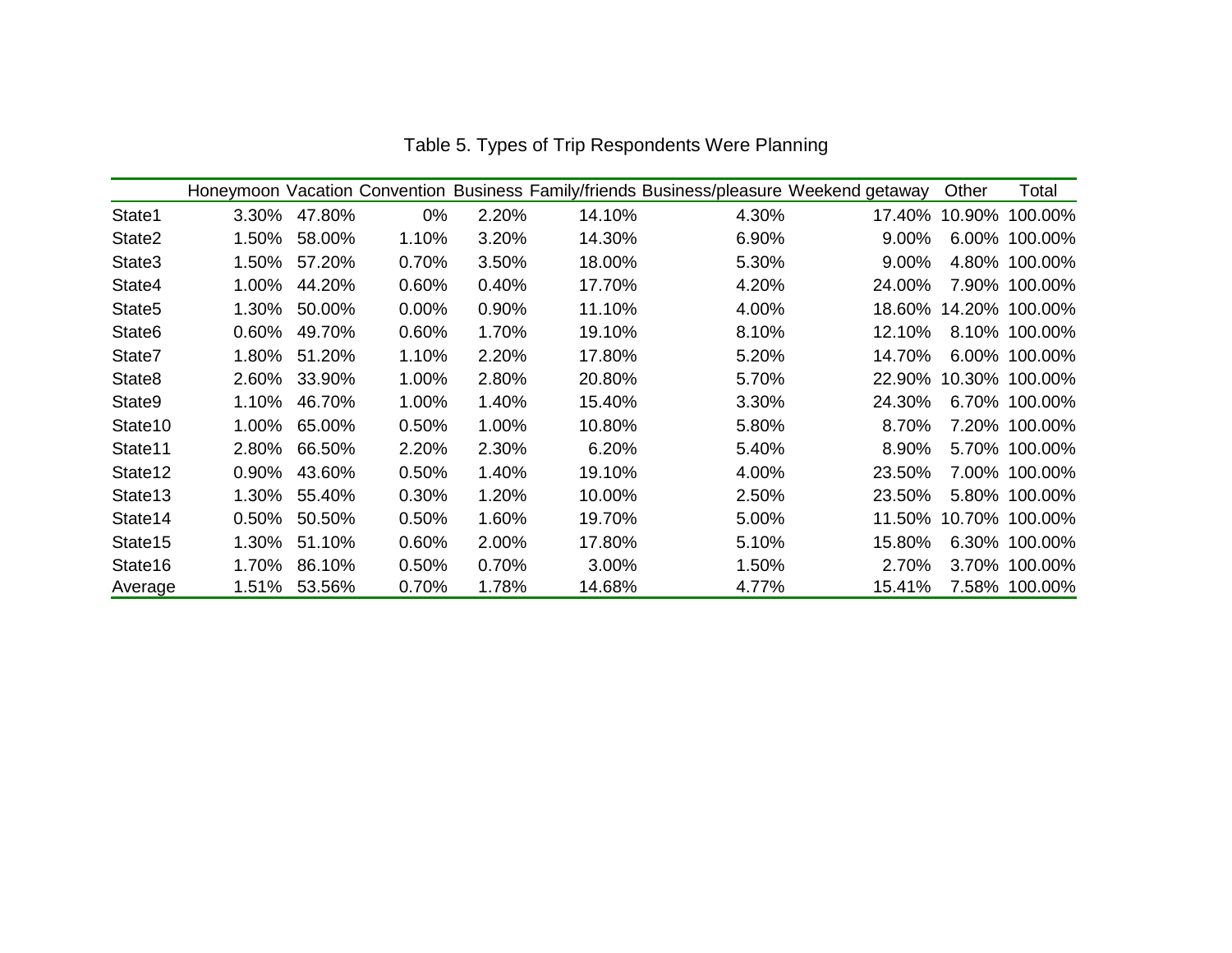## Figure 1. Type of Trips Planned:

A Correspondence Analysis



Dimension 1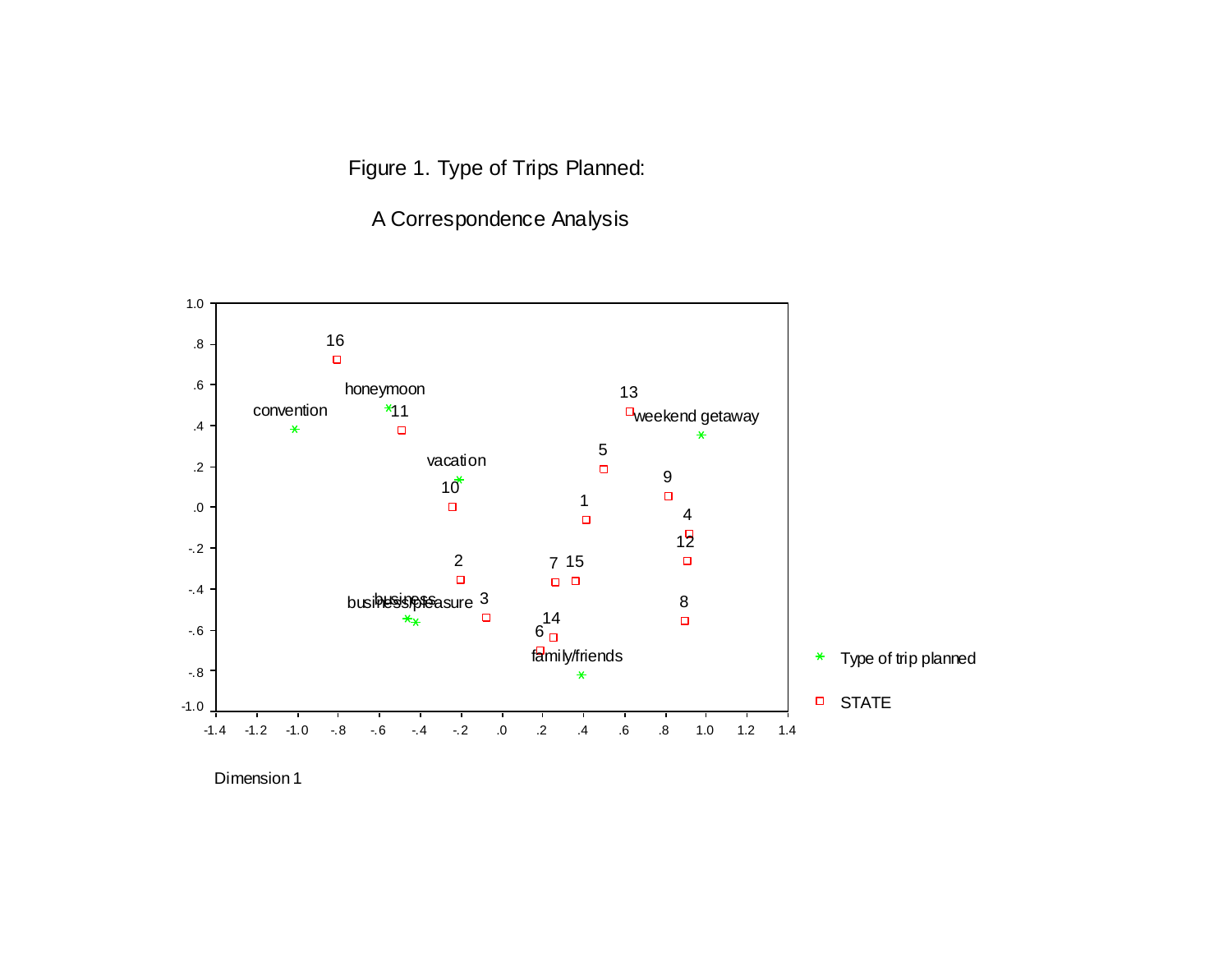|                    |        |        |        | Under \$50 \$51 to 100 \$101 to 150 \$151 to 200 \$201 to 250 \$251 to 300 Over \$300 |        |       |          | Total         |
|--------------------|--------|--------|--------|---------------------------------------------------------------------------------------|--------|-------|----------|---------------|
| State1             | 12.20% | 37.80% | 16.70% | 16.70%                                                                                | 7.80%  | 5.60% | 3.30%    | 100.00%       |
| State2             | 8.50%  | 26.70% | 23.70% | 17.90%                                                                                | 9.00%  | 5.40% | 8.70%    | 100.00%       |
| State3             | 7.20%  | 24.40% | 21.70% | 18.80%                                                                                | 13.00% | 5.40% | 9.60%    | 100.00%       |
| State4             | 10.10% | 27.30% | 23.10% | 18.50%                                                                                | 8.70%  | 4.80% | 7.60%    | 100.00%       |
| State <sub>5</sub> | 4.30%  | 27.90% | 26.90% | 19.70%                                                                                | 9.10%  | 5.30% | 6.70%    | 100.00%       |
| State <sub>6</sub> | 7.20%  | 29.90% | 28.10% | 13.80%                                                                                | 6.00%  | 6.00% | 9.00%    | 100.00%       |
| State7             | 8.20%  | 27.40% | 23.10% | 17.00%                                                                                | 9.70%  | 5.60% |          | 9.00% 100.00% |
| State <sub>8</sub> | 14.10% | 29.80% | 20.40% | 13.10%                                                                                | 7.80%  | 5.70% |          | 9.10% 100.00% |
| State9             | 9.40%  | 32.90% | 26.40% | 15.20%                                                                                | 7.70%  | 4.00% |          | 4.50% 100.00% |
| State10            | 6.00%  | 26.90% | 27.50% | 17.60%                                                                                | 9.30%  | 4.90% |          | 7.90% 100.00% |
| State11            | 4.90%  | 22.30% | 23.70% | 18.50%                                                                                | 10.90% | 7.30% | 12.30%   | 100.00%       |
| State12            | 11.50% | 31.10% | 21.60% | 18.80%                                                                                | 8.70%  | 2.10% | 6.10%    | 100.00%       |
| State13            | 17.60% | 34.90% | 20.90% | 12.20%                                                                                | 5.90%  | 3.10% | 5.40%    | 100.00%       |
| State14            | 8.30%  | 28.50% | 22.70% | 18.90%                                                                                | 9.30%  | 5.20% | 7.00%    | 100.00%       |
| State15            | 9.90%  | 26.50% | 24.10% | 18.70%                                                                                | 9.70%  | 5.10% | $6.10\%$ | 100.00%       |
| State16            | 4.80%  | 19.80% | 25.70% | 22.60%                                                                                | 13.70% | 5.30% | 7.90%    | 100.00%       |
| Average            | 9.01%  | 28.38% | 23.52% | 17.38%                                                                                | 9.14%  | 5.05% | 7.51%    | 100.00%       |

Table 6. Respondents' Estimated Daily Expenses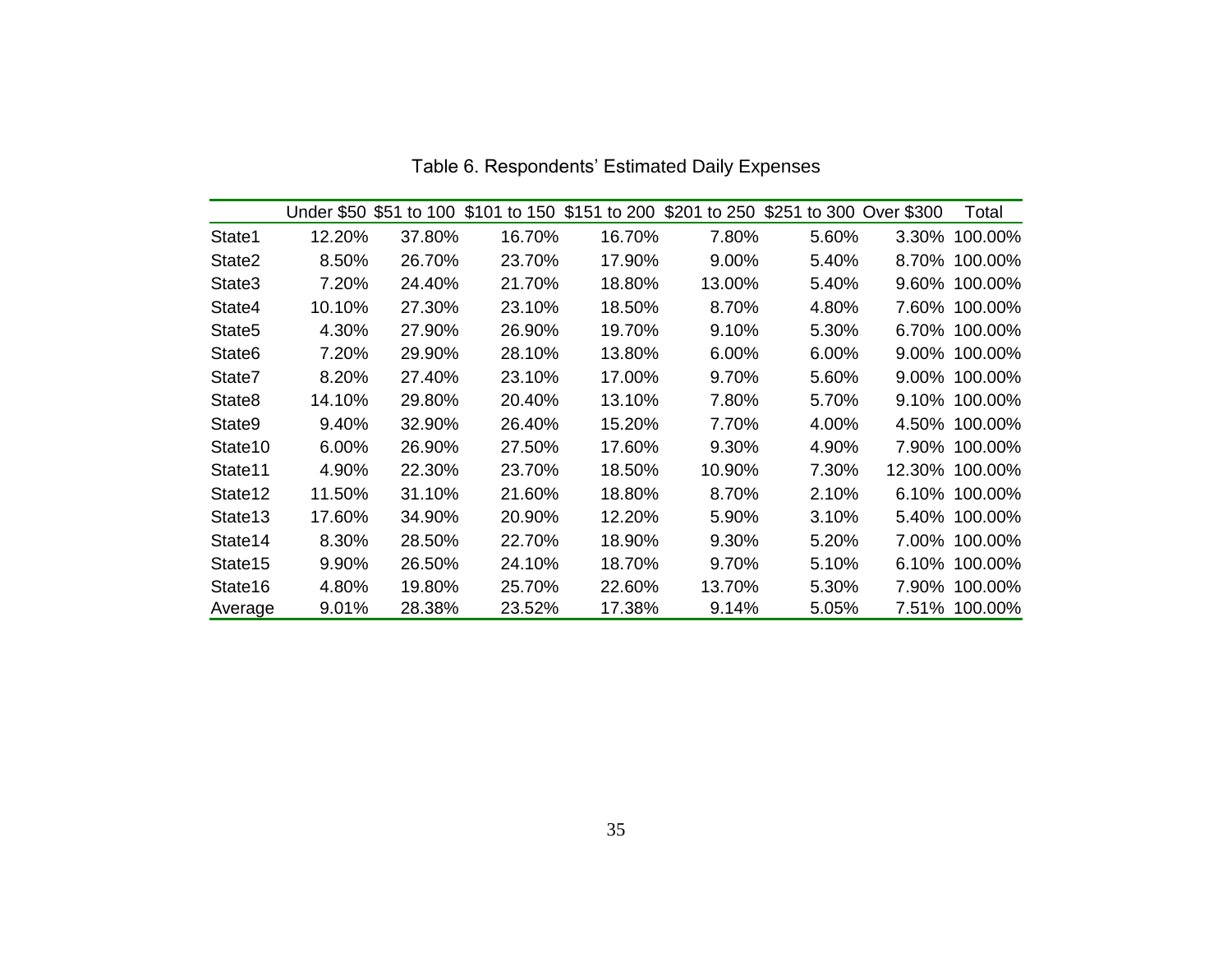## Figure 2. Projected Daily Expenditure:

A Correspondence Analysis



Dimension 1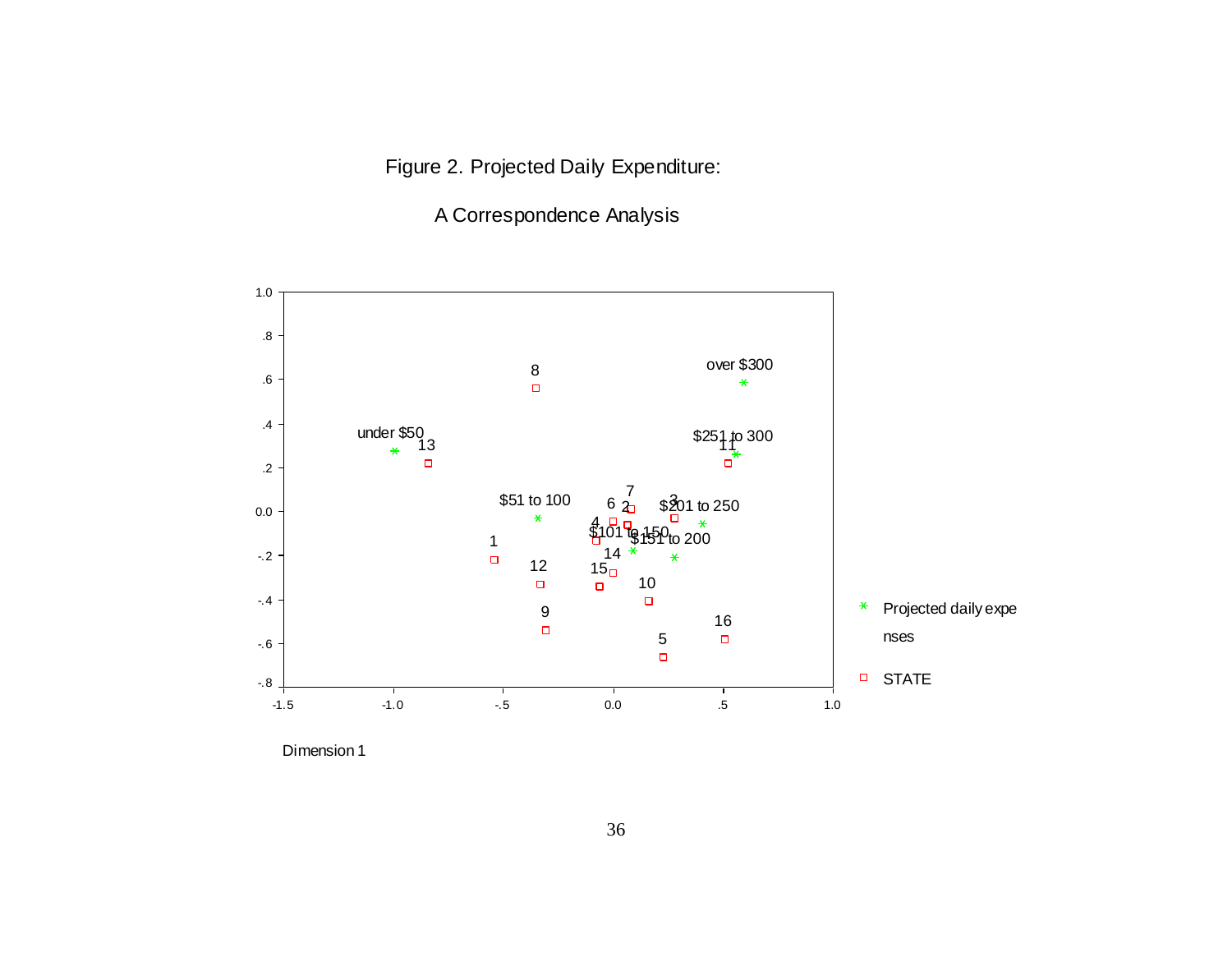|                    | Search<br>engine | magazine newspaper Brochure |       |       | Word of<br>Mouth | Web link | TV | Radio          | Other | Total                              |
|--------------------|------------------|-----------------------------|-------|-------|------------------|----------|----|----------------|-------|------------------------------------|
| State1             | 51.60%           | 3.30%                       | 1.10% | 0.00% | 1.10%            | 23.10%   |    |                |       | 4.40% 0.00% 15.40% 100.00%         |
| State2             | 68.10%           | 4.60%                       | 1.10% | 1.20% | 1.60%            | 15.60%   |    | $0.70\%$ 0.20% |       | 7.00% 100.00%                      |
| State3             | 65.70%           | 3.70%                       | 1.50% | 2.00% | $0.90\%$         | 14.90%   |    | 1.30% 0.40%    |       | 9.50% 100.00%                      |
| State4             | 40.70%           | 8.30%                       | 2.80% | 3.50% | 3.90%            | 18.30%   |    |                |       | 9.90% 1.40% 11.20% 100.00%         |
| State <sub>5</sub> | 64.00%           | 6.70%                       | 1.30% | 0.40% | $1.30\%$         | 16.90%   |    |                |       | 0.40% 0.40% 8.40% 100.00%          |
| State <sub>6</sub> | 51.80%           | 5.90%                       | 2.40% | 5.90% | 2.40%            | 14.10%   |    |                |       | 3.50% 0.00% 14.10% 100.00%         |
| State7             | 43.70%           | 5.20%                       | 8.60% | 3.90% | 2.90%            | 18.10%   |    |                |       | 0.80% 0.40% 16.40% 100.00%         |
| State <sub>8</sub> | 56.10%           | 5.40%                       | 1.80% | 2.80% | $3.40\%$         | 18.60%   |    |                |       | 4.90% 0.30% 6.70% 100.00%          |
| State <sub>9</sub> | 35.10%           | 9.20%                       | 6.30% | 2.60% | 2.90%            |          |    |                |       | 18.40% 10.30% 1.20% 14.00% 100.00% |
| State10            | 63.90%           | 7.10%                       | 1.00% | 1.00% | 2.10%            | 15.20%   |    | 0.60% 0.10%    |       | 9.00% 100.00%                      |
| State11            | 55.40%           | 5.40%                       | 1.50% | 1.50% | $1.50\%$         | 19.90%   |    | 6.10% 0.30%    |       | 8.40%100.00%                       |
| State12            | 30.20%           | 5.30%                       | 9.10% | 5.10% | $5.10\%$         | 23.30%   |    |                |       | 5.10% 2.30% 14.40% 100.00%         |
| State13            | 67.20%           | 2.90%                       | 1.10% | 2.30% | 2.80%            | 14.80%   |    | $0.30\%$ 0.20% |       | 8.30%100.00%                       |
| State14            | 32.20%           | 12.30%                      | 3.20% | 1.90% | 3.80%            |          |    |                |       | 17.40% 15.00% 2.40% 11.70% 100.00% |
| State15            | 66.90%           | 3.10%                       | 0.70% | 0.90% | 1.90%            | 15.00%   |    | 4.00% 0.20%    |       | 7.30%100.00%                       |
| State16            | 57.70%           | 9.20%                       | 1.00% | 3.00% | 1.00%            | 15.70%   |    |                |       | 1.20% 0.70% 10.40% 100.00%         |
| Average            | 53.14%           | 6.10%                       | 2.78% | 2.38% | $2.41\%$         | 17.46%   |    |                |       | 4.28% 0.66% 10.76% 100.00%         |

Table 5. Sources of Information on State Websites